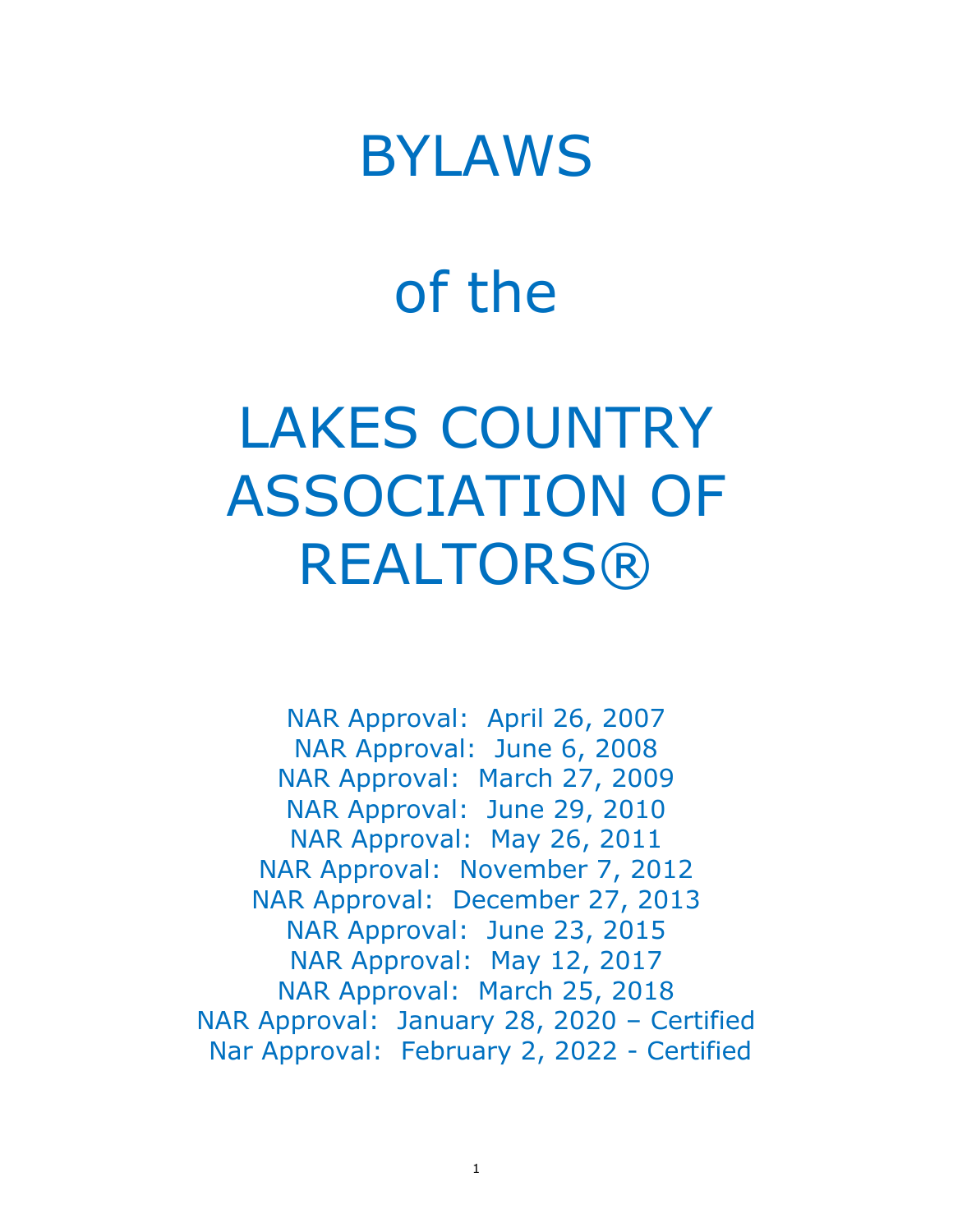## **LAKES COUNTRY ASSOCIATION OF REALTORS® BYLAWS**

## **TABLE OF CONTENTS**

|                                                                                          | Page 3  |
|------------------------------------------------------------------------------------------|---------|
|                                                                                          | Page 3  |
|                                                                                          | Page 4  |
|                                                                                          | Page 4  |
|                                                                                          | Page 6  |
|                                                                                          | Page 12 |
| Professional Standards and Arbitration, Article VII ---------------------------- Page 16 |         |
| Use of the Terms REALTOR® and REALTORS®, Article VIII ---------------                    | Page 17 |
|                                                                                          | Page 17 |
|                                                                                          | Page 18 |
|                                                                                          | Page 21 |
|                                                                                          | Page 23 |
|                                                                                          | Page 23 |
|                                                                                          | Page 24 |
|                                                                                          | Page 24 |
|                                                                                          | Page 24 |
|                                                                                          | Page 24 |
|                                                                                          |         |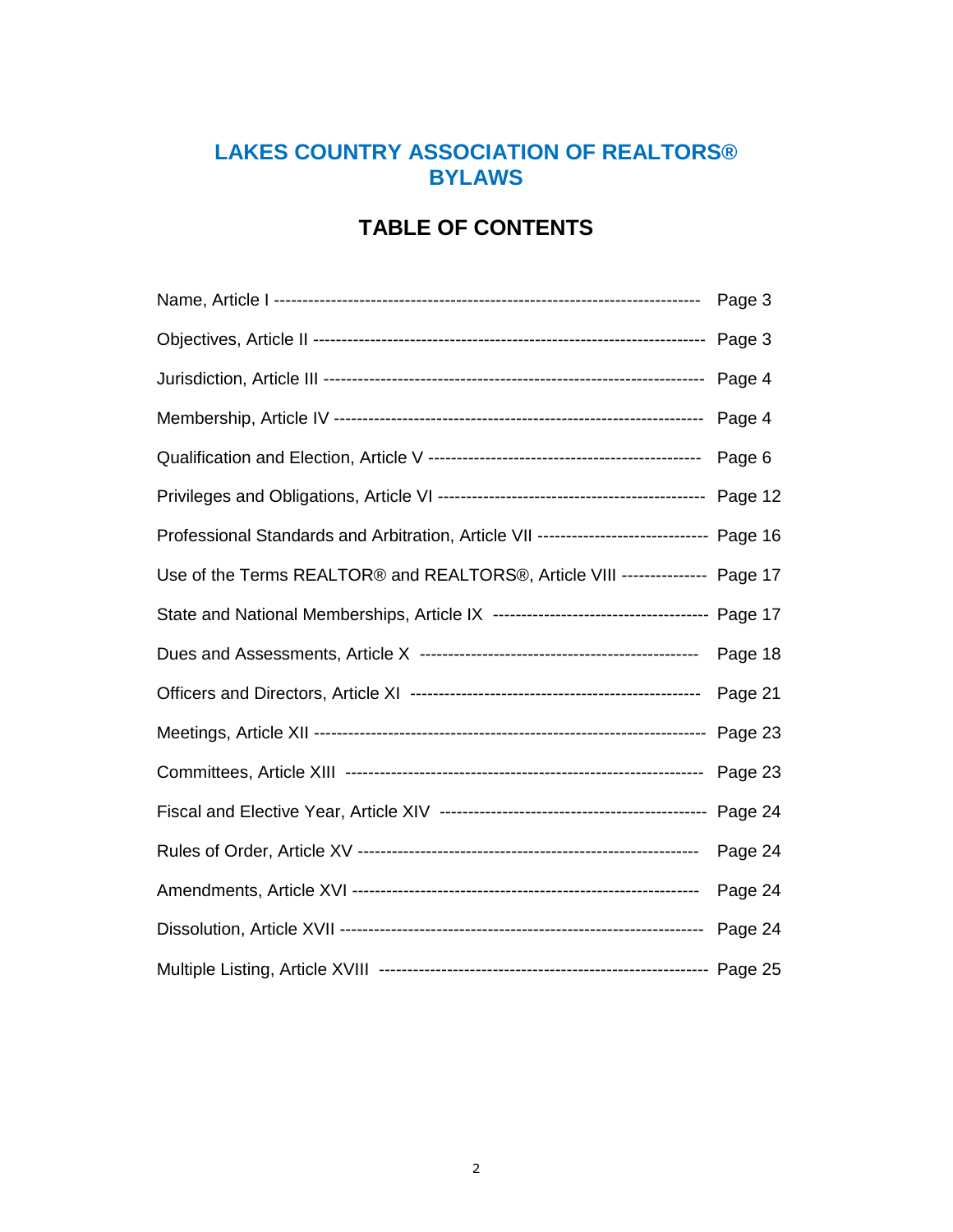**Bylaws of the** 

## **LAKES COUNTRY ASSOCIATION of REALTORS®**

## **Article I - Name**

**Section l. Name.** The name of this organization shall be the **LAKES COUNTRY ASSOCIATION OF REALTORS®,** Assumed Name for the Detroit Lakes Area Board of REALTORS®, Incorporated, hereinafter referred to as the "Association."

**Section 2. REALTORS®**. Inclusion and retention of the Registered Collective Membership Mark REALTORS® in the name of the Association shall be governed by the Constitution and Bylaws of the NATIONAL ASSOCIATION OF REALTORS® as from time to time amended.

### **Article II - Objectives**

The objectives of the Association are:

**Section l**. To unite those engaged in the recognized branches of the real estate profession for the purpose of exerting a beneficial influence upon the profession and related interests.

**Section 2**. To promote and maintain high standards of conduct in the real estate profession as expressed in the Code of Ethics of the NATIONAL ASSOCIATION OF REALTORS®.

**Section 3**. To provide a unified medium for real estate owners and those engaged in the real estate profession whereby their interests may be safeguarded and advanced.

**Section 4**. To further the interests of home and other real property ownership.

**Section 5**. To unite those engaged in the real estate profession in this community with the Minnesota Association of REALTORS® and the NATIONAL ASSOCIATION OF REALTORS®, thereby furthering their own objectives throughout the state and nation, and obtaining the benefits and privileges of membership therein.

**Section 6**. To designate, for the benefit of the public, individuals authorized to use the terms REALTOR® and REALTORS® as licensed, prescribed, and controlled by the NATIONAL ASSOCIATION OF REALTORS®.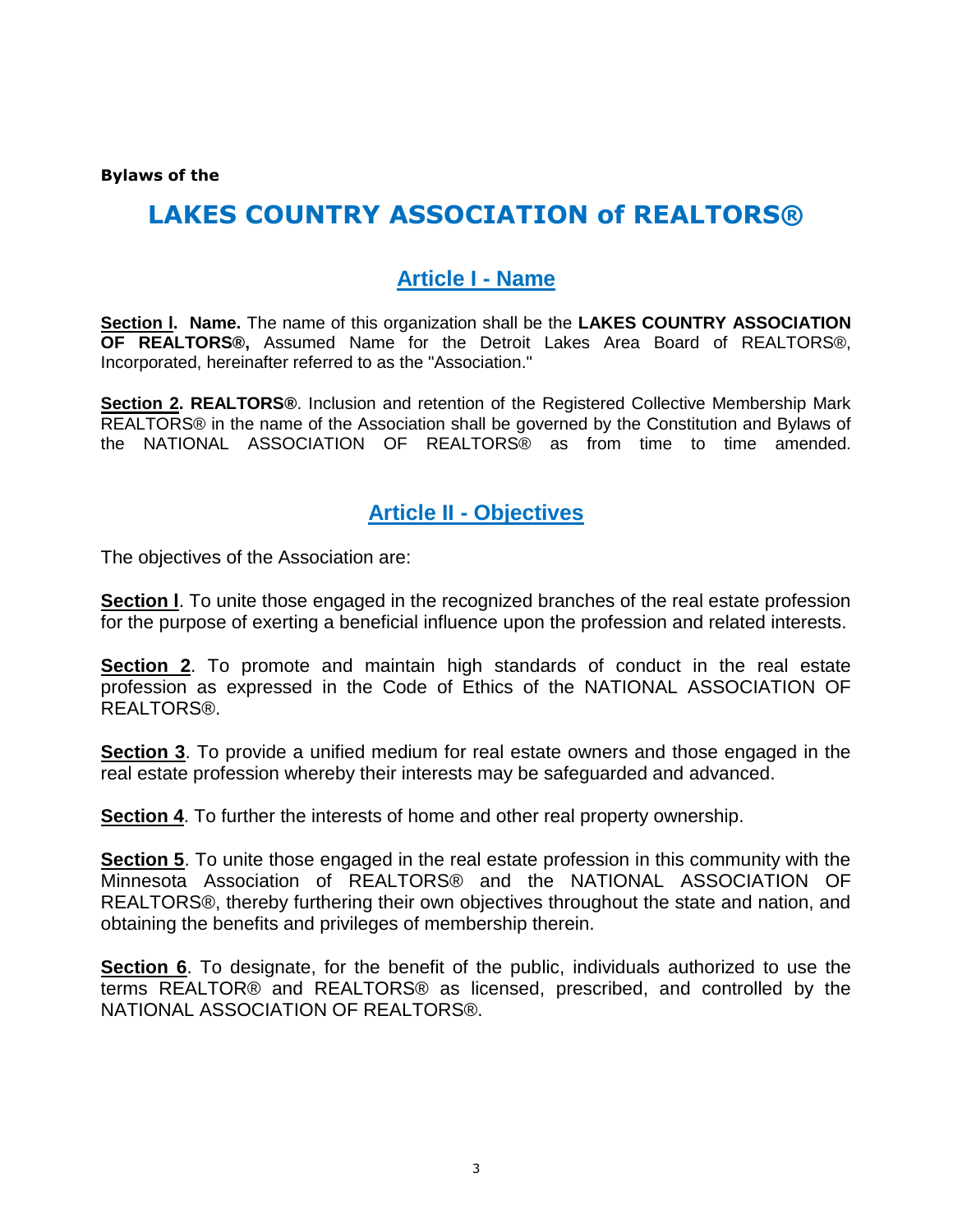## **Article III - Jurisdiction**

**Section l**. The territorial jurisdiction of the Association as a Member of the NATIONAL ASSOCIATION OF REALTORS® is:

#### **Becker County, Hubbard County, Mahnomen County, Minnesota**

**Section 2.** Territorial jurisdiction is defined to mean:

(a) The right and duty to control the use of the terms REALTOR® and REALTORS®, subject to the conditions set forth in these Bylaws and those of the NATIONAL ASSOCIATION OF REALTORS®, in return for which the Association agrees to protect and safeguard the property rights of the National Association in the terms.

## **Article IV - Membership**

**Section l**. There shall be six classes of members as follows:

- (a) **REALTOR® Members.**
- **REALTOR® Members**, whether primary or secondary shall be:

(l) Individuals who, as sole proprietors, partners, corporate officers, or branch office managers, are engaged actively in the real estate profession, including buying, selling, exchanging, renting or leasing, managing, appraising for others for compensation, counseling, building, developing or subdividing real estate, and who maintain or are associated with an established real estate office in the state of **Minnesota** or a state contiguous thereto. All persons who are partners in a partnership, or all officers in a corporation who are actively engaged in the real estate profession within the state or a state contiguous thereto shall qualify for REALTOR® Membership only, and each is required to hold REALTOR® Membership (except as provided in the following paragraph) in a Association of REALTORS® within the state or a state contiguous thereto unless otherwise qualified for Institute Affiliate Membership.

In the case of a real estate firm, partnership, or corporation, whose business activity is substantially all commercial, only those principals actively engaged in the real estate business in connection with the same office, or any other offices within the jurisdiction of the Association in which one of the firm's principals holds REALTOR® membership, shall be required to hold REALTOR® membership unless otherwise qualified for Institute Affiliate Membership. NOTE: REALTOR® Members may obtain membership in a "secondary" Association in the same or another state.

(2) Individuals who are engaged in the real estate profession other than as sole proprietors, partners, corporate officers, or branch office managers and are associated with a REALTOR® Member and meet the qualifications.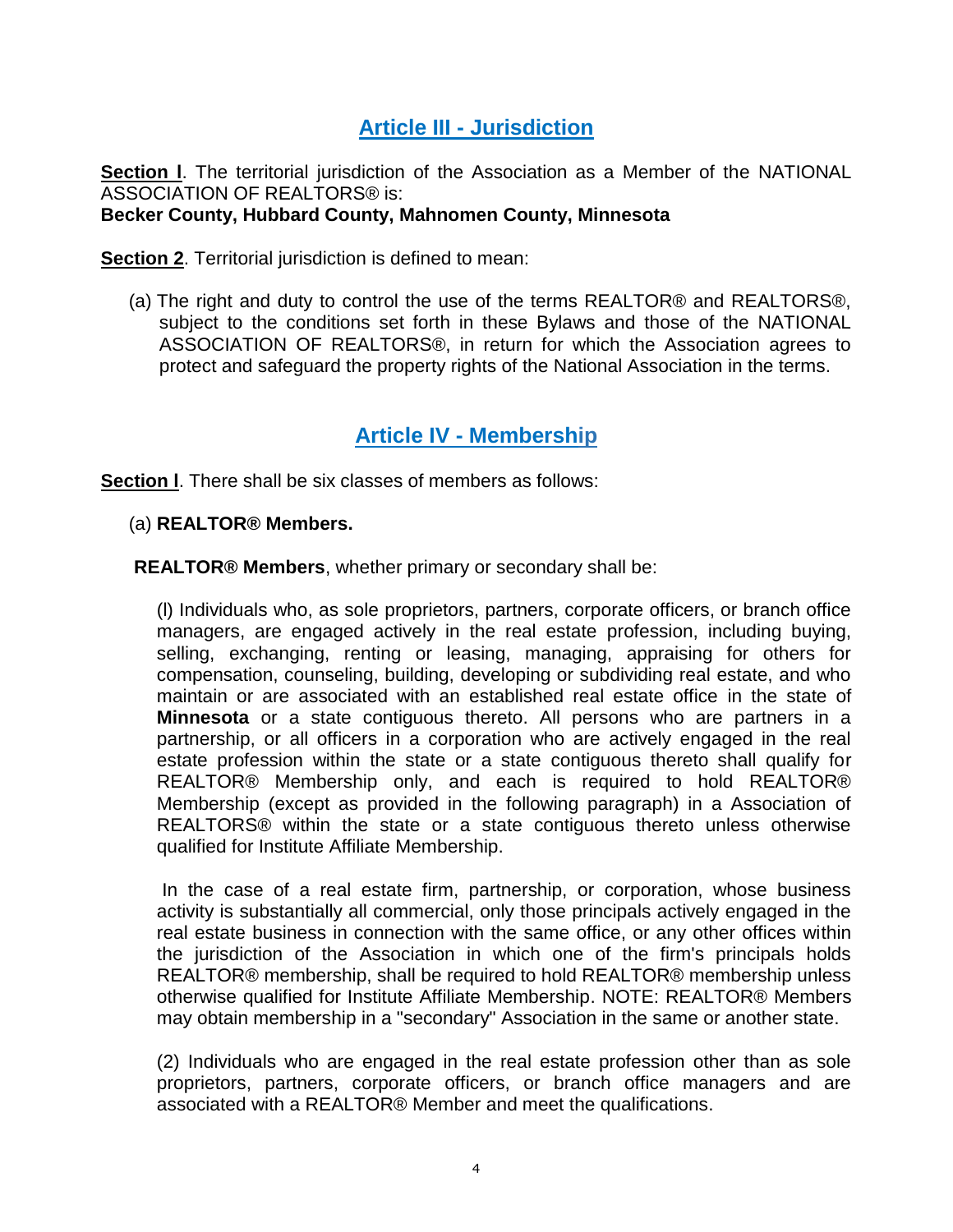(3) Franchise REALTOR® Membership.

Corporate officers (who may be licensed or unlicensed) of a real estate brokerage franchise organization with at least one hundred fifty (150) franchisees located within the United States, its insular possessions and the commonwealth of Puerto Rico, elected to membership pursuant to the provisions in the NAR *Constitution and Bylaws*. Such individuals shall enjoy all of the rights, privileges and obligations of REALTOR® membership (including compliance with the Code of Ethics) except: obligations related to association-mandated education, meeting attendance, or indoctrination classes or other similar requirements; the right to use the term REALTOR® in connection with their franchise organization's name; and the right to hold elective office in the local association, state association and National Association.

(4) Primary and secondary REALTOR® Members.

An individual is a primary member if the Association pays state and National dues based on such Member. An individual is a secondary Member if state and National dues are remitted through another Association. One of the principals in a real estate firm must be a Designated REALTOR® member of the Association in order for licensees affiliated with the firm to select the Association as their "primary" Association.

(5) Designated REALTOR® Members.

Each firm (or office in the case of firms with multiple office locations) shall designate in writing one REALTOR® Member who shall be responsible for all duties and obligations of Membership including the obligation to arbitrate (or to mediate if required by the association) pursuant to Article 17 of the Code of Ethics and the payment of Association dues as established in Article X of the Bylaws. The "Designated REALTOR®" must be a sole proprietor, partner, corporate officer, or branch office manager acting on behalf of the firm's principal(s) and must meet all other qualifications for REALTOR® Membership established in Article V, Section 2, of the Bylaws.

#### (b)**Institute Affiliate Members**.

Institute Affiliate Members shall be individuals who hold a professional designation awarded by an Institute, Society, or Council affiliated with the NATIONAL ASSOCIATION OF REALTORS® that addresses a specialty area other than residential brokerage or individuals who otherwise hold a class of membership in such Institute, Society or Council that confers the right to hold office. Any such individual, if otherwise eligible, may elect to hold REALTOR® or REALTOR-ASSOCIATE® membership, subject to payment of applicable dues for such membership. (Amended 1/02)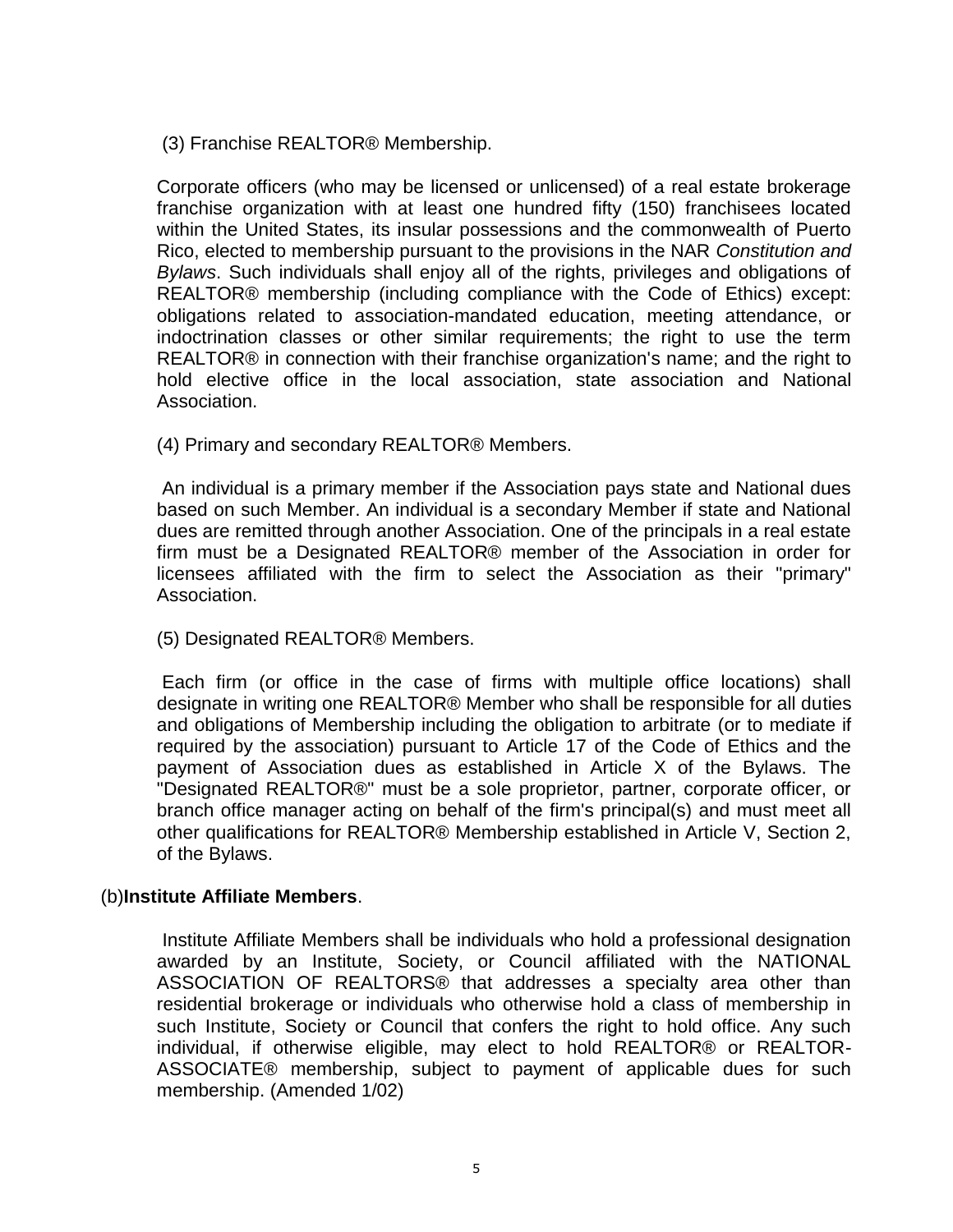(c) **Affiliate Members**. Affiliate Members shall be real estate owners and other individuals or firms who, while not engaged in the real estate profession as defined in paragraphs (a) or (b) of this Section, have interests requiring information concerning real estate, and are in sympathy with the objectives of the Association.

(d) **Public Service Members.** Public Service Members shall be individuals who are interested in the real estate profession as employees of or affiliated with educational, public utility, governmental or other similar organizations, but are not engaged in the real estate profession on their own account or in association with an established real estate business.

(e) **Honorary Members**. Honorary Members shall be individuals not engaged in the real estate profession who have performed notable service for the real estate profession, for the Association, or for the public.

(f) **Student Members**. Student Members shall be individuals who are seeking an undergraduate or graduate degree with a specialization or major in real estate at institutions of higher learning, and who have completed at least two years of college and at least one college level course in real estate, but are not engaged in the real estate profession on their own account or not associated with an established real estate office.

## **Article V - Qualification and Election**

#### **Section l. Application**

(a) An application for membership shall be made in such manner and form as may be prescribed by the Board of Directors and made available to anyone requesting it. The application form shall contain among the statements to be signed by the applicant (1) That applicant agrees as a condition to membership to thoroughly familiarize himself with the Code of Ethics of the NATIONAL ASSOCIATION OF REALTORS®, the Constitutions, Bylaws, and Rules and Regulations of the Association, the State and National Associations, and if elected a Member, will abide by the Constitutions and Bylaws and Rules and Regulations of the Association, State and National Associations, and if a REALTOR® Member, will abide by the Code of Ethics of the NATIONAL ASSOCIATION OF REALTORS® including the obligation to arbitrate controversies arising out of real estate transactions as specified by Article l7 of the Code of Ethics, and as further specified in the Code of Ethics and Arbitration Manual of the NATIONAL ASSOCIATION OF REALTORS®, as from time to time amended, and (2) That applicant consents that the Association, through its Membership Committee or otherwise, may invite and receive information and comment about applicant from any Member or other persons, and that applicant agrees that any information and comment furnished to the Association by any person in response to the invitation shall be conclusively deemed to be privileged and not form the basis of any action for slander, libel, or defamation of character. The applicant shall, with the form of application, have access to a copy of the Bylaws, Constitution, Rules and Regulations, and Code of Ethics referred to above.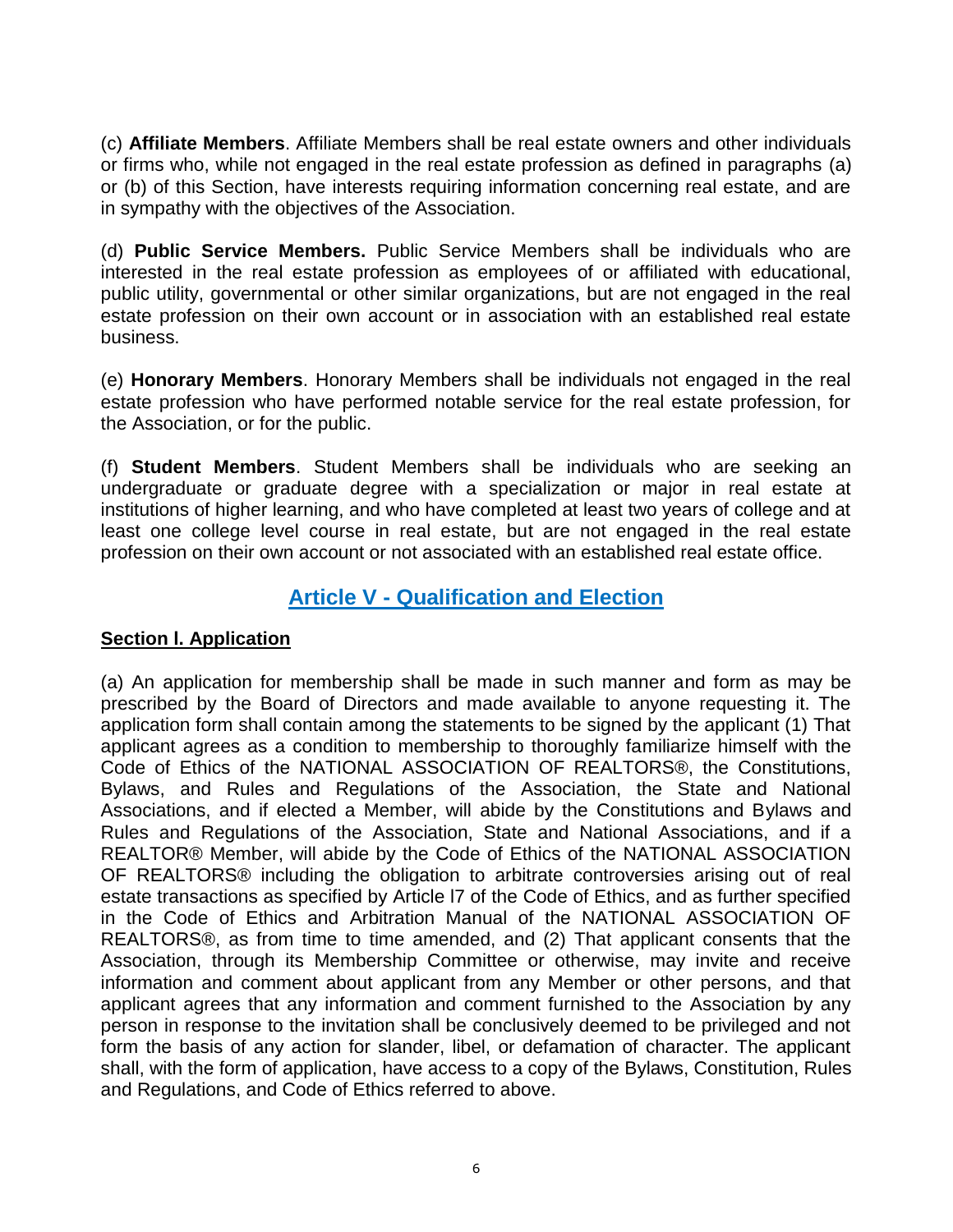#### **Section 2. Qualification**

(a) An applicant for REALTOR® Membership who is a sole proprietor, partner, corporate officer, or branch office manager of a real estate firm shall supply evidence satisfactory to the Membership Committee or otherwise that he is actively engaged in the real estate profession, and maintains a current, valid real estate broker's or salesperson's license or is licensed or certified by an appropriate state regulatory agency to engage in the appraisal of real property, has a place of business within the state or a state contiguous thereto (unless a secondary member), has no record of recent or pending bankruptcy\*, has no record of official sanctions involving unprofessional conduct<sup>\*\*</sup>, agrees to complete a course of instruction covering the Bylaws and Rules and Regulations of the Association, the Bylaws of the State Association, and the Constitution and Bylaws and Code of Ethics of the NATIONAL ASSOCIATION OF REALTORS®, and shall pass such reasonable and nondiscriminatory written examination thereon as may be required by the Committee, and shall agree that if elected to membership, he will abide by such Constitution, Bylaws, Rules and Regulations, and Code of Ethics.

\* No recent or pending bankruptcy is intended to mean that the applicant or any real estate firm in which the applicant is a sole proprietor, general partner, corporate officer, or branch office manager, is not involved in any pending bankruptcy or insolvency proceedings or, has not been adjudged bankrupt in the past three (3) years. If a bankruptcy proceeding as described above exists, membership may not be rejected unless the Association establishes that its interests and those of its members and the public could not be adequately protected by requiring that the bankrupt applicant pay cash in advance for Association and MLS fees for up to one (1) year from the date that membership is approved or from the date that the applicant is discharged from bankruptcy (whichever is later). In the event that an existing member initiates bankruptcy proceedings, the member may be placed on a "cash basis" from the date that bankruptcy is initiated until one (1) year from the date that the member has been discharged from bankruptcy.

\*\* No record of official sanctions involving unprofessional conduct is intended to mean that the Association may only consider:

- A. judgments against the applicant within the past three (3) years of violations of (1) civil rights laws; (2) real estate license laws; (3) or other laws prohibiting unprofessional conduct against the applicant rendered by the courts or other lawful authorities.
- B. criminal convictions if (1) the crime was punishable by death or imprisonment in excess of one year under the law under which the applicant was convicted, and (2) no more than ten years have elapsed since the date of the conviction or the release of the applicant from the confinement imposed for that conviction, whichever is the later date. (Amended 5/07)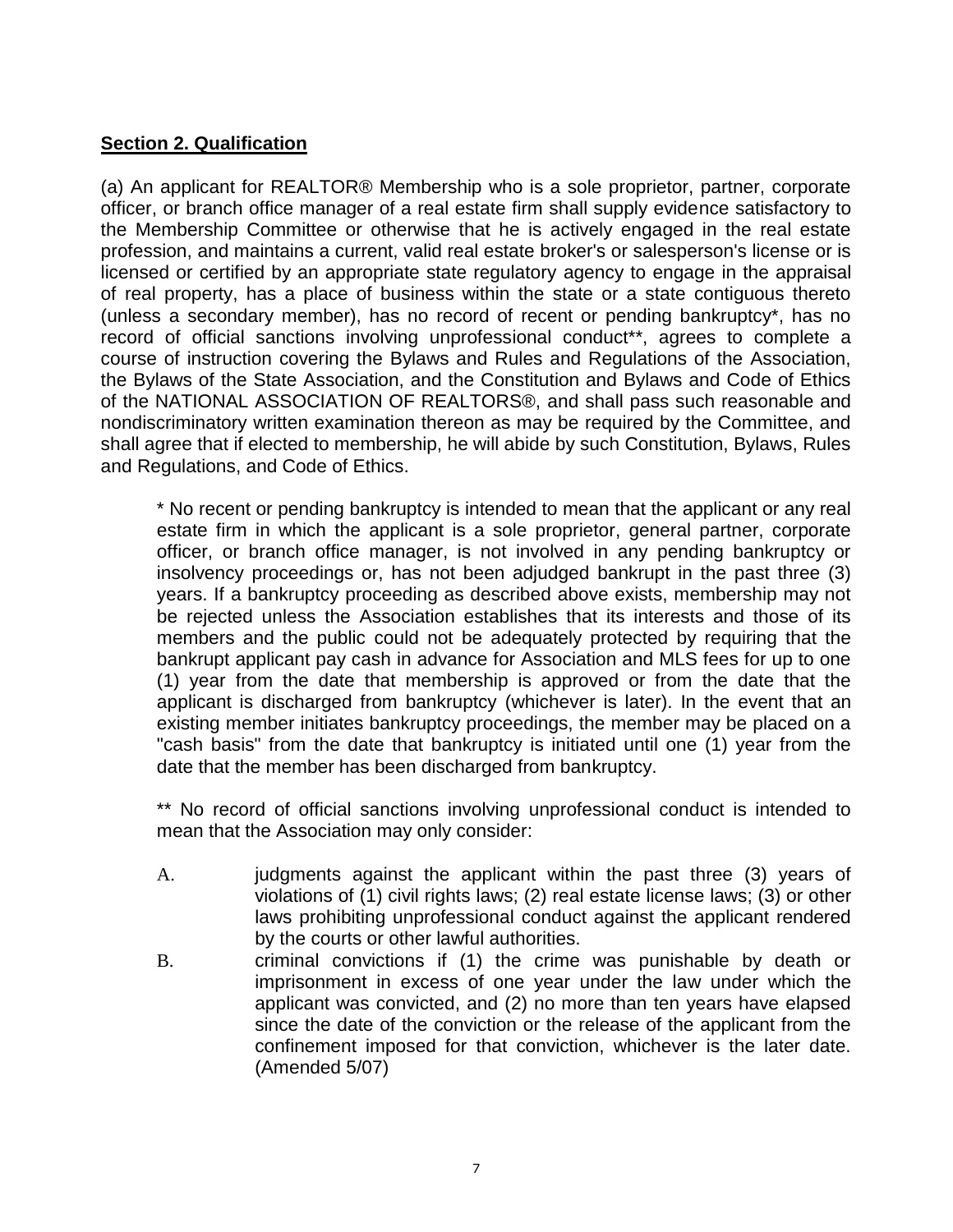NOTE 1: One or more of the requirements for REALTOR® Membership set forth above in Article V, Section 2(a) may be deleted at the Association's discretion. However, Associations may NOT adopt membership qualifications more rigorous than specified in the Membership Qualification Criteria for REALTOR® Membership approved by the Board of Directors of the National Association.

NOTE 2: Article IV, Section 2, of the NAR Bylaws prohibits Member Associations from knowingly granting REALTOR® or REALTOR-ASSOCIATE® membership to any applicant who has an unfulfilled sanction pending which was imposed by another Association or Association of REALTORS® for violation of the Code of Ethics. (Adopted 1/01)

(b) Individuals who are actively engaged in the real estate profession other than as sole proprietors, partners, corporate officers, or branch office managers in order to qualify for REALTOR® Membership, shall at the time of application, be associated either as an employee or as an independent contractor with a Designated REALTOR® Member of the Association or a Designated REALTOR® Member of another Association (if a secondary member) and must maintain a current, valid real estate broker's or salesperson's license or be licensed or certified by an appropriate state regulatory agency to engage in the appraisal of real property, has no record of official sanctions involving unprofessional conduct\*, shall complete a course of instruction covering the Bylaws and Rules and Regulations of the Association, the Bylaws of the State Association, and the Constitution and Bylaws and Code of Ethics of the NATIONAL ASSOCIATION OF REALTORS®, and shall pass such reasonable and nondiscriminatory written examinations thereon as may be required by the Membership Committee and shall agree in writing that if elected to membership he will abide by such Constitution, Bylaws, Rules and Regulations, and the Code of Ethics. (Amended 5/07)

\*No record of official sanctions involving unprofessional conduct is intended to mean that the Board may only consider:

- A. judgments against the applicant within the past three (3) years of violations of (1) civil rights laws, (2) real estate license laws, and (3) or other laws prohibiting unprofessional conduct against the applicant rendered by the courts or other lawful authorities.
- B. criminal convictions if (1) the crime was punishable by death or imprisonment in excess of one year under the law under which the applicant was convicted, and (2) no more than ten years have elapsed since the date of the conviction or the release of the applicant from the confinement imposed for that conviction, whichever is the later date. (Adopted 5/07)

(c) The Board/Association will also consider the following in determining an applicant's qualifications for REALTOR® membership:

1. All final findings of Code of Ethics violations and violations of other membership duties in any other association within the past three (3) years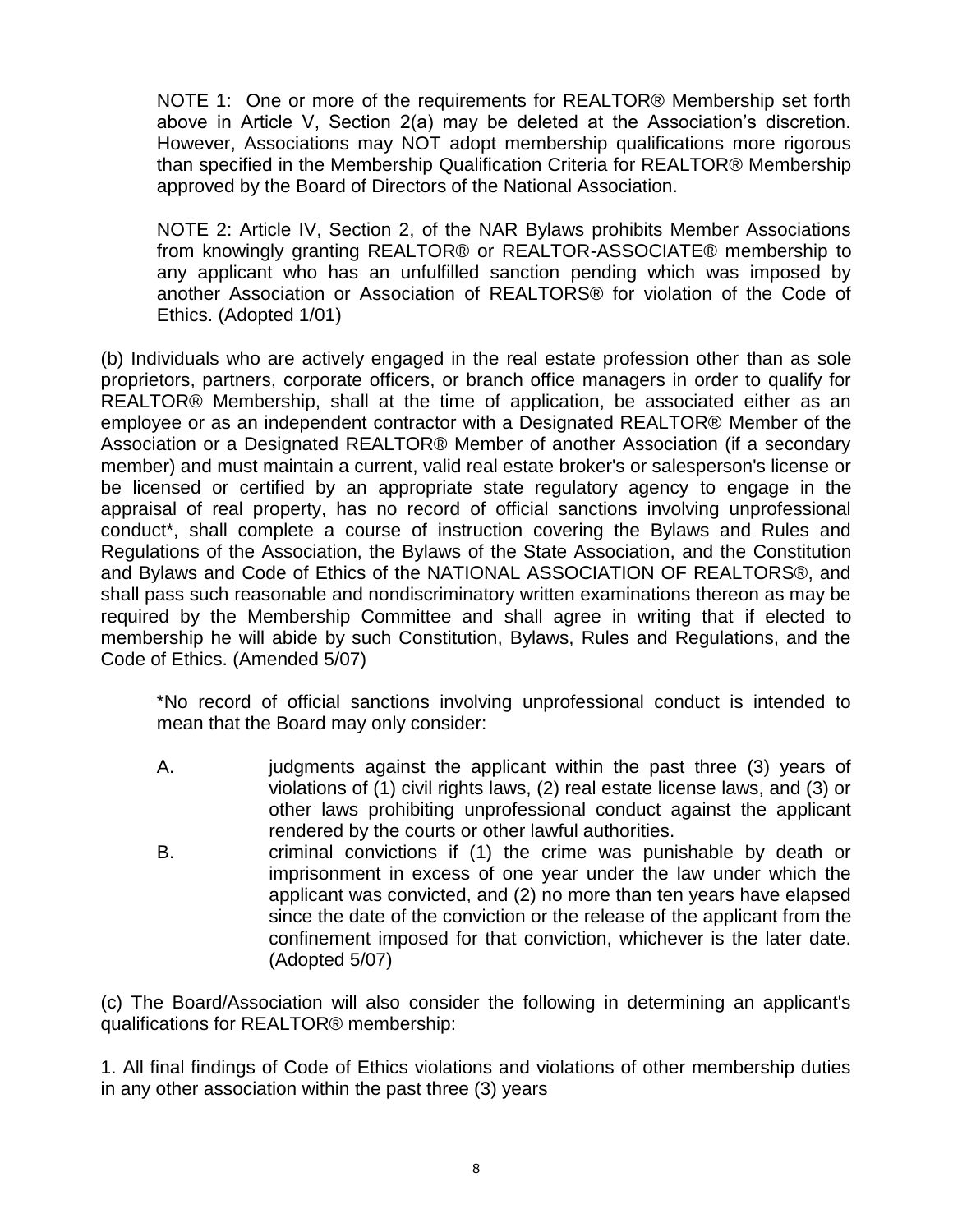- 2. Pending ethics complaints (or hearings)
- 3. Unsatisfied discipline pending
- 4. Pending arbitration requests (or hearings)

5. Unpaid arbitration awards or unpaid financial obligations to any other association or association MLS

6. Any misuse of the term REALTOR® or REALTORS® in the name of the applicant's firm. (Amended 06/2006)

"Provisional" membership may be granted in instances where ethics complaints or arbitration requests (or hearings) are pending in other associations or where the applicant for membership has unsatisfied discipline pending in another association (except for violations of the Code of Ethics; See Article V, Section 2(a) NOTE 2) provided all other qualifications for membership have been satisfied. Associations may reconsider the membership status of such individuals when all pending ethics and arbitration matters (and related discipline) have been resolved or if such matters are not resolved within six months from the date that provisional membership is approved. Provisional members shall be considered REALTORS® and shall be subject to all of the same privileges and obligations of REALTOR® membership. If a member resigns from another association with an ethics complaint or arbitration request pending, the association may condition membership on the applicant's certification that he/she will submit to the pending ethics or arbitration proceeding (in accordance with the established procedures of the association to which the applicant has made application) and will abide by the decision of the hearing panel. (Amended 1/01)

#### **Section 3. Election**.

The procedure for election to membership shall be as follows:

(a) The Chief Executive Officer (or duly authorized designee) shall determine whether the applicant is applying for the appropriate class of membership. If the association has adopted provisional membership, applicants for REALTOR ® membership may be granted provisional membership immediately upon submission of a completed application form and remittance of applicable association dues and any application fee. Provisional members shall be considered REALTORS ® and shall be subject to all of the same privileges and obligations of membership. Provisional membership is granted subject to final review of the application by the board of directors.

(b) If the board of directors determines that the individual does not meet all of the qualifications for membership as established in the association's Bylaws, or, if the individual does not satisfy all of the requirements of membership (for example, completion of a mandatory orientation program) within 180 days from the association's receipt for their application, membership may, at the discretion of the board of directors, be terminated. In such instances, dues shall be returned to the individual less a prorated amount to cover the number of days that the individual received association services and any application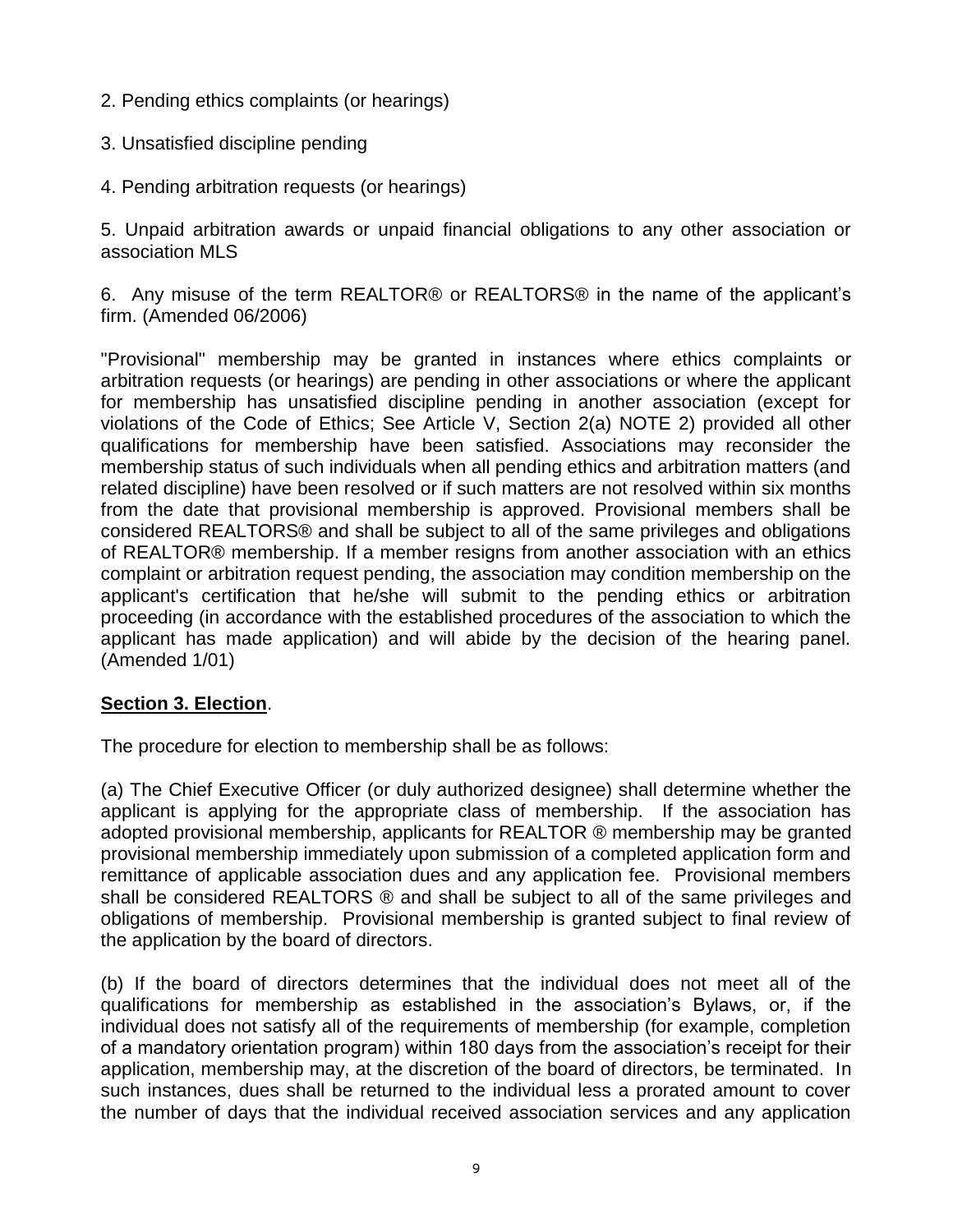fee. The board of directors shall vote on the applicant's eligibility for membership. If the applicant receives a majority vote of the board of directors, he/she shall be declared elected to membership and shall be advised by written notice.

(c) The Board of Directors may not reject an application without providing the applicant with advance notice of the findings, an opportunity to appear before the board of directors, to call witnesses on his/her behalf, to be represented by counsel, and to make such statements as he/she deems relevant. The board of directors may also have counsel present. The board of directors shall require that written minutes be made of any hearing before it or may electronically or mechanically record the proceedings.

(d) If the Board of Directors determines that the application should be rejected, it shall record its reasons with the Association Executive Director (or duly authorized designee). If the board of directors believes that denial of membership to the applicant may become the basis of litigation and a claim of damage by the applicant, it may specify that denial shall become effective upon entry in a suit by the association for a declaratory judgment by a court of competent jurisdiction of a final judgment declaring that the rejection violates no rights of the applicant. (Adopted 1/98, Amended 1/05)

#### **Section 4. New Member Code of Ethics Orientation**.

Applicants for REALTOR® membership and provisional REALTOR® members (where applicable) shall complete an orientation program on the Code of Ethics of not less than two (2) hours and thirty (30) minutes of instructional time. This requirement does not apply to applicants for REALTOR® membership or provisional members who have completed comparable orientation in another association, provided that REALTOR® membership has been continuous, or that any break in membership is for one (1) year or less.

Failure to satisfy this requirement within **180** days of the date of application (or, alternatively, the date that provisional membership was granted) will result in denial of the membership application or termination of provisional membership.

Note: Orientation programs must meet the learning objectives and minimum criteria established from time to time by the NATIONAL ASSOCIATION OF REALTORS®. (Adopted 1/01)

#### **Section 5. REALTOR® Code of Ethics Training.**

Effective January 1, 2019, through December 31, 2021, and for successive three year periods thereafter, each REALTOR® member of the association (with the exception of REALTOR® members granted REALTOR® Emeritus status by the National Association) shall be required to complete ethics training of not less than two (2) hours and thirty (30) minutes of instructional time. This requirement will be satisfied upon presentation of documentation that the member has completed a course of instruction conducted by this or another association, the State Association of REALTORS®, the NATIONAL ASSOCIATION OF REALTORS®, which meets the learning objectives and minimum criteria established by the NATIONAL ASSOCIATION OF REALTORS® from time to time. REALTOR® members who have completed training as a requirement of membership in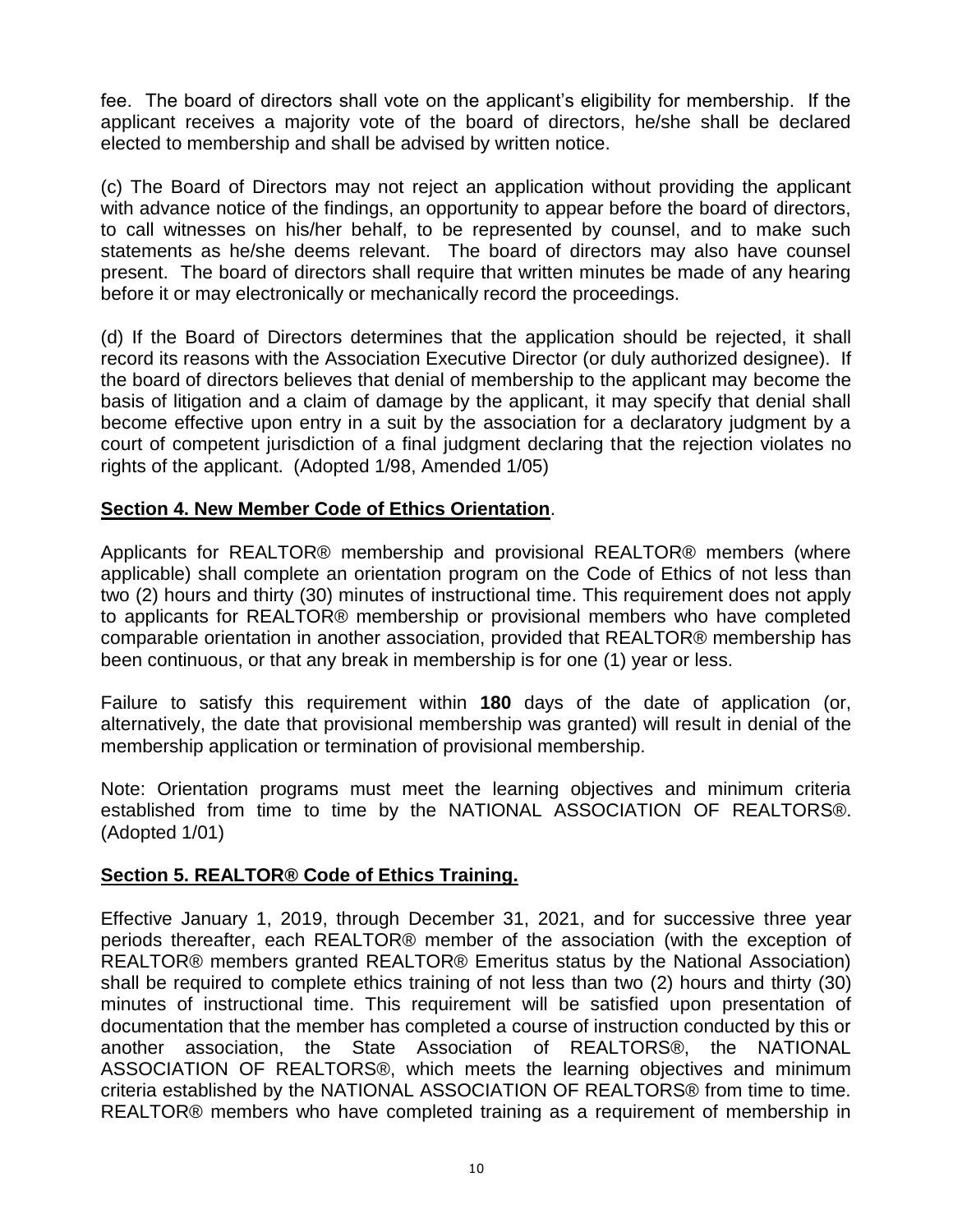another association and REALTOR® members who have completed the New Member Code of Ethics Orientation during any three year cycle shall not be required to complete additional ethics training until a new three year cycle commences.

Failure to satisfy the required periodic ethics training shall be considered a violation of a membership duty. Failure to meet the requirement in any three year cycle will result in suspension of membership for the first two months (January and February) of the year following the end of any three year cycle or until the requirement is met, whichever occurs sooner. On March 1 of that year, the membership of a member who is still suspended as of that date will be automatically terminated.

#### **Section 5.1. Continuing Code of Ethics Training**

Effective January 1, 2011 through December 31, 2013, and for successive three year periods thereafter, each REALTOR® Principal member of the Association shall be required to complete broker ethics training comprised of not less than three (3) hours of instructional time. The requirement will be satisfied upon presentation to the Association of documentation that the REALTOR® Principal has completed a course of instruction conducted by this Association or the Minnesota Association of REALTORS® that meets the learning objectives and minimum criteria established by the Minnesota Association of REALTORS®.

Failure to satisfy this requirement shall be considered a violation of membership duty for which the REALTOR® Principal shall be suspended until such time training is completed. (adopted 11-2010)

#### **Discipline of REALTOR® Members.**

Any REALTOR® member of the association may be disciplined by the board of directors for violation of the Code of Ethics or other duties of membership, after a hearing as described in the Code of Ethics and Arbitration Manual of the association, provided that the discipline imposed is consistent with the discipline authorized by the Professional Standards Committee of the NATIONAL ASSOCIATION OF REALTORS® as set forth in the *Code of Ethics and Arbitration Manual of the National Association*.

#### **Enforcement of the Code.**

The responsibility of the association and of association members relating to the enforcement of the Code of Ethics, the disciplining of members, and the arbitration of disputes, and the organization and procedures incident thereto, shall be governed by the Code of Ethics and Arbitration Manual of the NATIONAL ASSOCIATION OF REALTORS®, as amended from time to time, which is by this reference incorporated into these Bylaws, provided, however, that any provision deemed inconsistent with the state law shall be deleted or amended to comply with state law.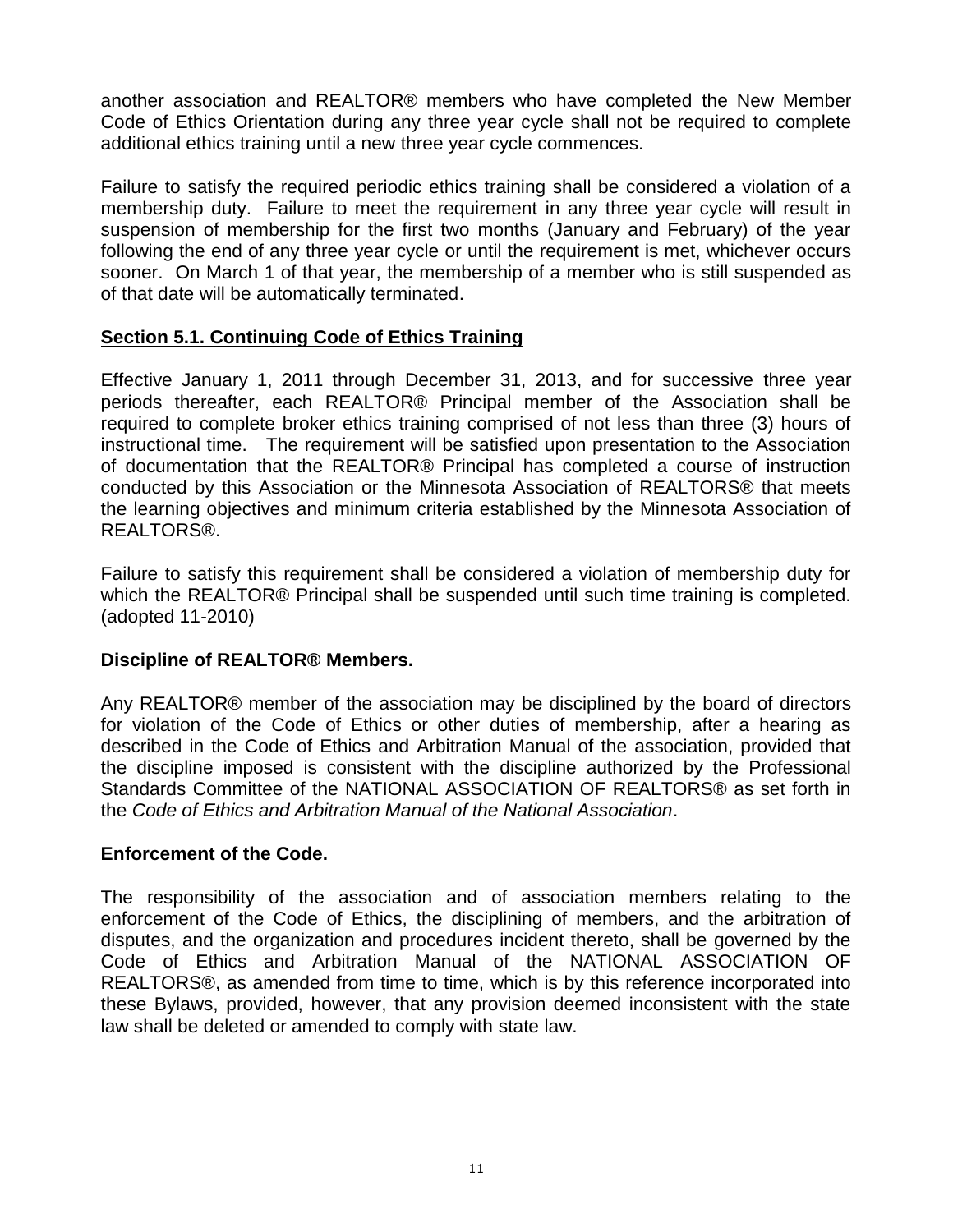#### **Section 6. Status Changes**.

(a) A REALTOR® who changes the conditions under which he holds membership shall be required to provide written notification to the Association within **30** days. A REALTOR® (non-principal) who becomes a principal in the firm with which he has been licensed or, alternatively, becomes a principal in a new firm which will be comprised of REALTOR® principals may be required to satisfy any previously unsatisfied membership requirements applicable to REALTOR® (principal) Members but shall, during the period of transition from one status of membership to another, be subject to all of the privileges and obligations of a REALTOR® (principal). If the REALTOR® (non-principal) does not satisfy the requirements established in these Bylaws for the category of membership to which they have transferred within **30** days of the date they advised the Association of their change in status, their new membership application will terminate automatically unless otherwise so directed by the Board of Directors.

A REALTOR® who is transferring their license from one firm comprised of REALTOR® principals to another firm comprised of REALTOR® principals shall be subject to all of the privileges and obligations of membership during the period of transition. If the transfer is not completed within **30** days of the date the Association is advised of the disaffiliation with the current firm, membership will terminate automatically unless otherwise so directed by the Board of Directors.

(The Board of Directors, at its discretion, may waive any qualification that the applicant has already fulfilled in accordance with the Association's Bylaws.)

(b) Any application fee related to a change in membership status shall be reduced by an amount equal to any application fee previously paid by the applicant.

(c) Dues shall be prorated from the first day of the month in which the member is notified of approval by the Board of Directors and shall be based on the new membership status for the remainder of the year.

## **Article VI - Privileges and Obligations**

**Section l**. The privileges and obligations of Members, in addition to those otherwise provided in these Bylaws, shall be specified in this Article.

**Section 2**. Any Member of the Association may be reprimanded, fined, placed on probation, suspended, or expelled by the Board of Directors for a violation of these Bylaws and Association Rules and Regulations consistent with these Bylaws, after a hearing as provided in the Code of Ethics and Arbitration Manual of the Association. Although Members other than REALTORS® are not subject to the Code of Ethics nor its enforcement by the Association, such Members are encouraged to abide by the principles established in the Code of Ethics of the NATIONAL ASSOCIATION OF REALTORS® and conduct their business and professional practices accordingly. Further, Members other than REALTORS® may, upon recommendation of the Membership Committee, or upon recommendation by a hearing panel of the Professional Standards Committee, be subject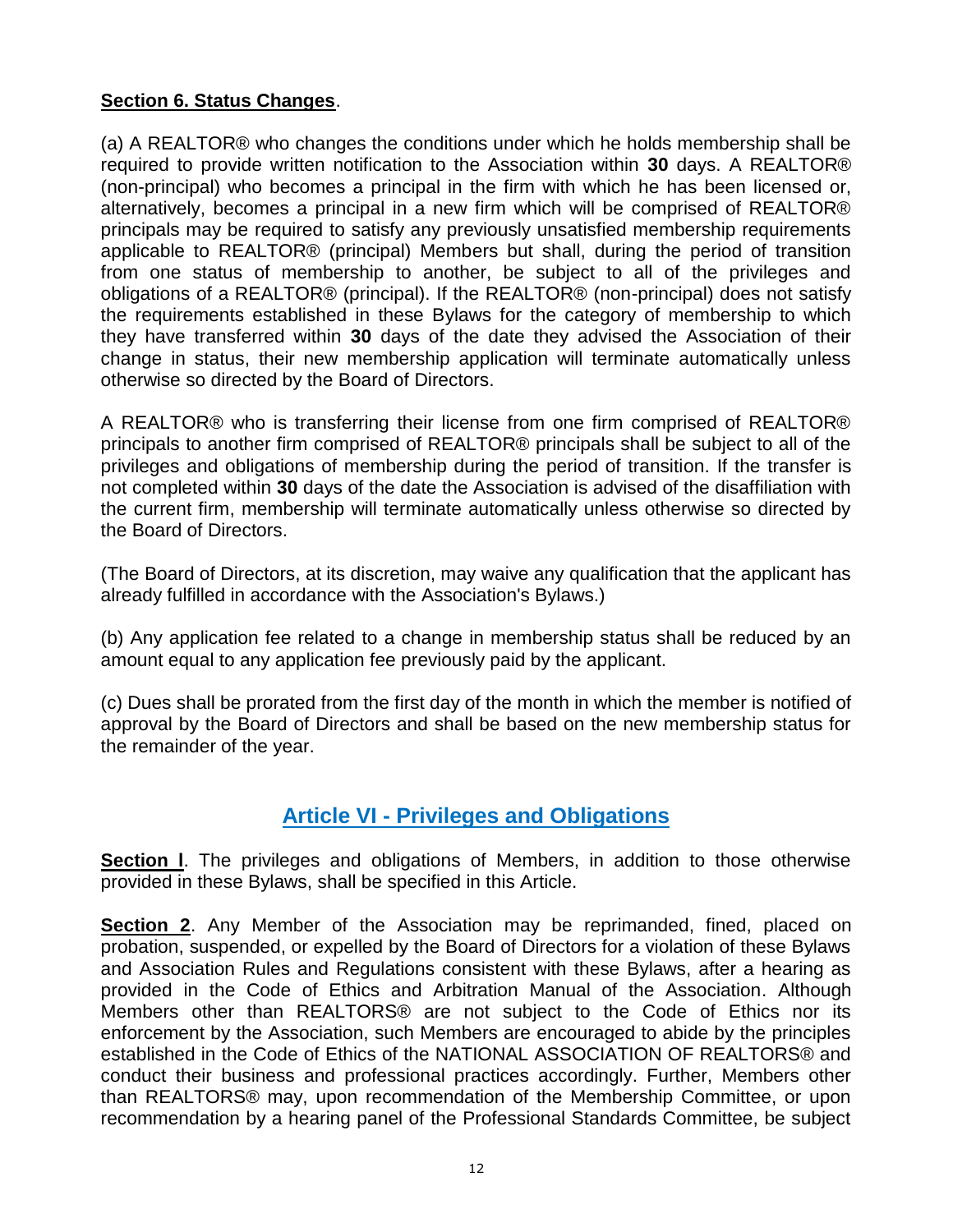to discipline as described above, for any conduct, which in the opinion of the Board of Directors, applied on a nondiscriminatory basis, reflects adversely on the terms REALTOR® or REALTORS®, and the real estate industry, or for conduct that is inconsistent with or adverse to the objectives and purposes of the local Association, the State Association, and the NATIONAL ASSOCIATION OF REALTORS®.

**Section 3**. Any REALTOR® Member of the Association may be disciplined by the Board of Directors for violations of the Code of Ethics or other duties of membership, after a hearing as described in the Code of Ethics and Arbitration Manual of the Association, provided that the discipline imposed is consistent with the discipline authorized by the Professional Standards Committee of the NATIONAL ASSOCIATION OF REALTORS® as set forth in the Code of Ethics and Arbitration Manual of the National Association.

**Section 4**. Resignations of Members shall become effective when received in writing by the Board of Directors, provided, however, that if any Member submitting the resignation is indebted to the Association for dues, fees, fines, or other assessments of the Association or any of its services, departments, divisions, or subsidiaries, the Association may condition the right of the resigning Member to reapply for membership upon payment in full of all such monies owed.

**Section 5.** If a Member resigns from the Association or otherwise causes membership to terminate with an ethics complaint pending, the complaint shall be processed until the decision of the association with respect to disposition of the complaint is final by this association (if respondent does not hold membership in any other association) or by any other association in which the respondent continues to hold membership. If an ethics respondent resigns or otherwise causes membership in all Boards to terminate before an ethics complaint is filed alleging unethical conduct occurred while the respondent was a REALTOR  $\odot$ , the complaint, once filed, shall be processed until the decision of the association with respect to disposition of the complaint is final. In any instance where an ethics hearing is held subsequent to an ethic respondent's resignation or membership termination, any discipline ratified by the Board of Directors shall be held in abeyance until such time as the respondent rejoins an association of REALTORS ®.

(a) If a member resigns or otherwise causes membership to terminate, the duty to submit to arbitration (or to mediation if required by the association) continues in effect even after membership lapses or is terminated, provided that the dispute arose while the former member was a REALTOR®.

**Section 6**. REALTOR® Members.

REALTOR® Members, whether primary or secondary, in good standing are entitled to vote and to hold elective office in the association, and may use the term REALTOR®. For purposes of this section, the term "good standing" means the member satisfies the "Obligations of REALTOR® Members", is current with all financial and disciplinary obligations to the association and MLS, has completed any new member requirements, and complies with NAR's trademark rules.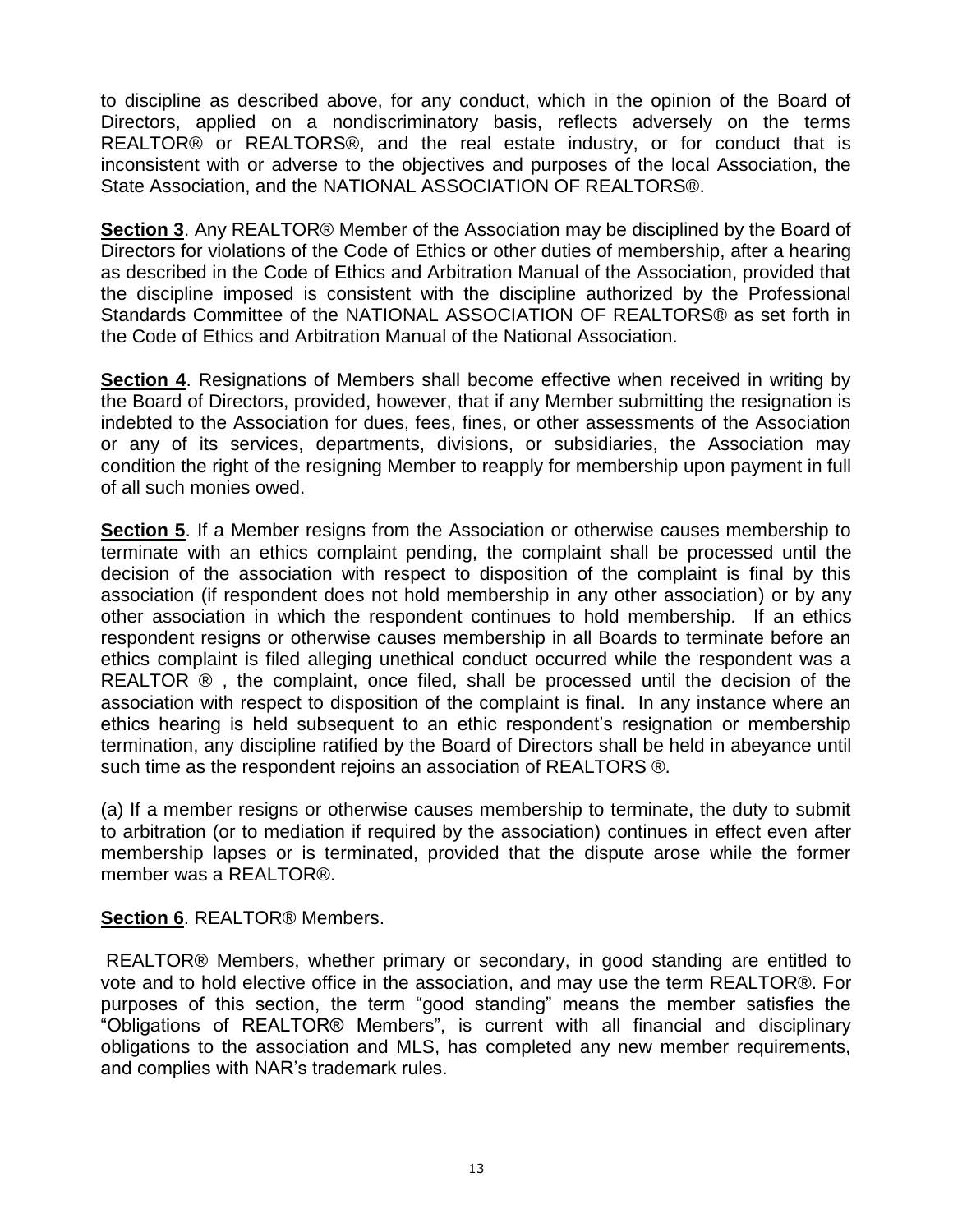It shall be the duty and responsibility of every REALTOR® member of this association to safeguard and promote the standards, interests, and welfare of the association and the real estate profession or in REALTORS®. REALTOR® members also must abide by the governing documents and policies of the association, the State Association, and the NATIONAL ASSOCIATION OF REALTORS®, as well as the Code of Ethics of the NATIONAL ASSOCIATION OF REALTORS®, including the duty to mediate and arbitrate controversies arising out of real estate transaction as specified by Article 17 of the Code of Ethics, and in accordance with the procedures set forth in the Code of Ethics and Arbitration Manual.

Every REALTOR® member shall maintain a high level of integrity and adhere to the association's membership criteria. Any violent act or threat of violence to person or property, hateful conduct, or acts of moral turpitude impacting the public shall not be tolerated and may be cause for disciplinary action, up to and including termination of membership.

(a) If a REALTOR® Member is a sole proprietor in a firm, a partner in a partnership or an officer in a corporation and is suspended or expelled, the firm, partnership, or corporation shall not use the terms REALTOR® or REALTORS® in connection with its business during the period of suspension, or until readmission to REALTOR® Membership, or unless connection with the firm, partnership, or corporation is severed, whichever may apply. The membership of all other principals, partners, or corporate officers shall suspend or terminate during the period of suspension of the disciplined Member, or until readmission of the disciplined Member, or unless connection of the disciplined Member with the firm, partnership, or corporation is severed, whichever may apply. Further, the membership of REALTORS® other than principals who are employed by or affiliated as independent contractors with the disciplined Member shall suspend or terminate during the period of suspension of the disciplined Member or until readmission of the disciplined Member or until connection of the disciplined Member with the firm, partnership, or corporation is severed, or unless the REALTOR® Member (non-principal) elects to sever his connection with the REALTOR® and affiliate with another REALTOR® Member in good standing in the Association, whichever may apply.

If a REALTOR® Member who is other than a principal in a firm, partnership, or corporation is suspended or expelled, the use of the terms REALTOR® or REALTORS® by the firm, partnership, or corporation shall not be affected.

(b) In any action taken against a REALTOR® Member for suspension or expulsion under Section 6(a) hereof, notice of such action shall be given to all REALTORS® employed by or affiliated as independent contractors with such REALTOR® Member and they shall be advised that the provisions in Article VI, Section 6(a) shall apply.

**Section 7.** Institute Affiliate Members. Institute Affiliate Members shall have rights and privileges and be subject to obligations prescribed by the Board of Directors consistent with the Constitution and Bylaws of the NATIONAL ASSOCIATION OF REALTORS.

NOTE: Local associations establish the rights and privileges to be conferred on Institute Affiliate Members except that no Institute Affiliate Member may be granted the right to use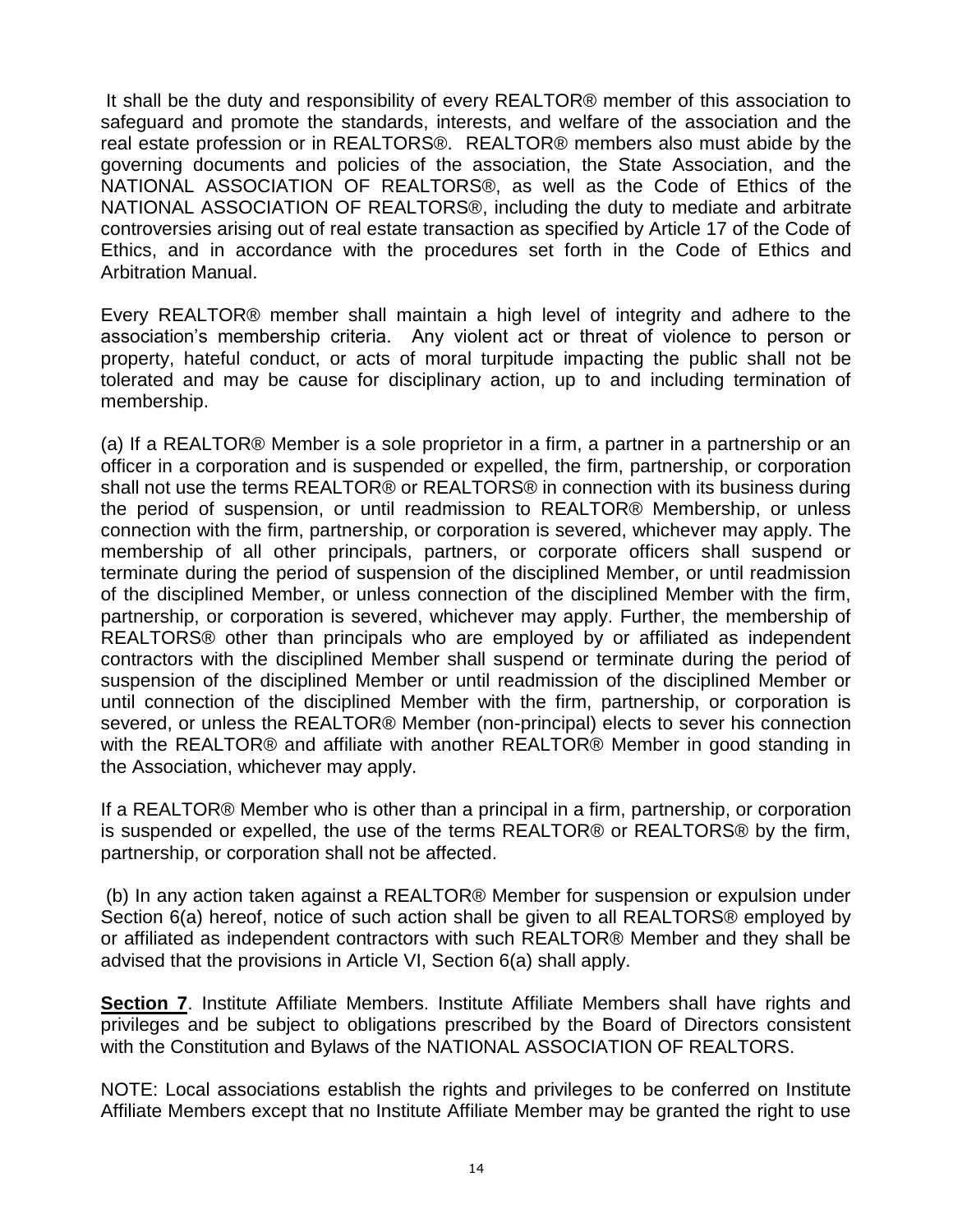the term REALTOR®, REALTOR-ASSOCIATE®, or the REALTOR® logo; to serve as President of the local association; or to be a Participant in the local association's Multiple Listing Service. (Amended 1/02)

**Section 8**. Affiliate Members. Affiliate Members shall have rights and privileges and be subject to obligations prescribed by the Board of Directors.

**Section 9**. Public Service Members. Public Service Members shall have rights and privileges and be subject to obligations prescribed by the Board of Directors.

**Section 10**. Honorary Members. Honorary Membership shall confer only the right to attend meetings and participate in discussions.

**Section 11**. Student Members. Student Members shall have rights and privileges and be subject to obligations prescribed by the Board of Directors.

**Section 12**. Certification by REALTOR®. "Designated" REALTOR® Members of the Association shall certify to the Association during the month of **July** on a form provided by the Association, a complete listing of all individuals licensed or certified in the REALTOR®'s office(s) and shall designate a primary Association for each individual who holds membership. Designated REALTORS® shall also identify any non-member licensees in the REALTOR®'s office(s) and if Designated REALTOR® dues have been paid to another Association based on said non-member licensees, the Designated REALTOR® shall identify the Association to which dues have been remitted. These declarations shall be used for purposes of calculating dues under Article X, Section 2(a) of the Bylaws. "Designated" REALTOR® Members shall also notify the Association of any additional individual(s) licensed or certified with the firm(s) within 10 days of the date of affiliation or severance of the individual.

**Section 13. Legal Liability Training.** Within two years of the date of election to membership, and every two years thereafter, each REALTOR® Member of the Association shall be required to demonstrate that they have completed a course of instruction on antitrust laws, agency laws, civil rights laws or the REALTORS® Code of Ethics, its interpretation and meaning and/or the procedures related to its enforcement.

This requirement will be considered satisfied upon presentation of evidence that the member has completed an educational program conducted by another Member Association, the State Association of REALTORS®, the NATIONAL ASSOCIATION OF REALTORS® or any of its affiliated institutes, societies or councils, or any other recognized educational institution which, in the opinion of the Board of Directors, is an adequate substitute for the training programs conducted by the Association.

Failure to satisfy this requirement biennially will result in membership being suspended from the date it otherwise would be renewed until such time that the member provides evidence of completion of the aforementioned educational requirements.

NOTE: Any education requirement must comply with Interpretation No. 37 of Article I, Section 2, Bylaws, NATIONAL ASSOCIATION OF REALTORS®.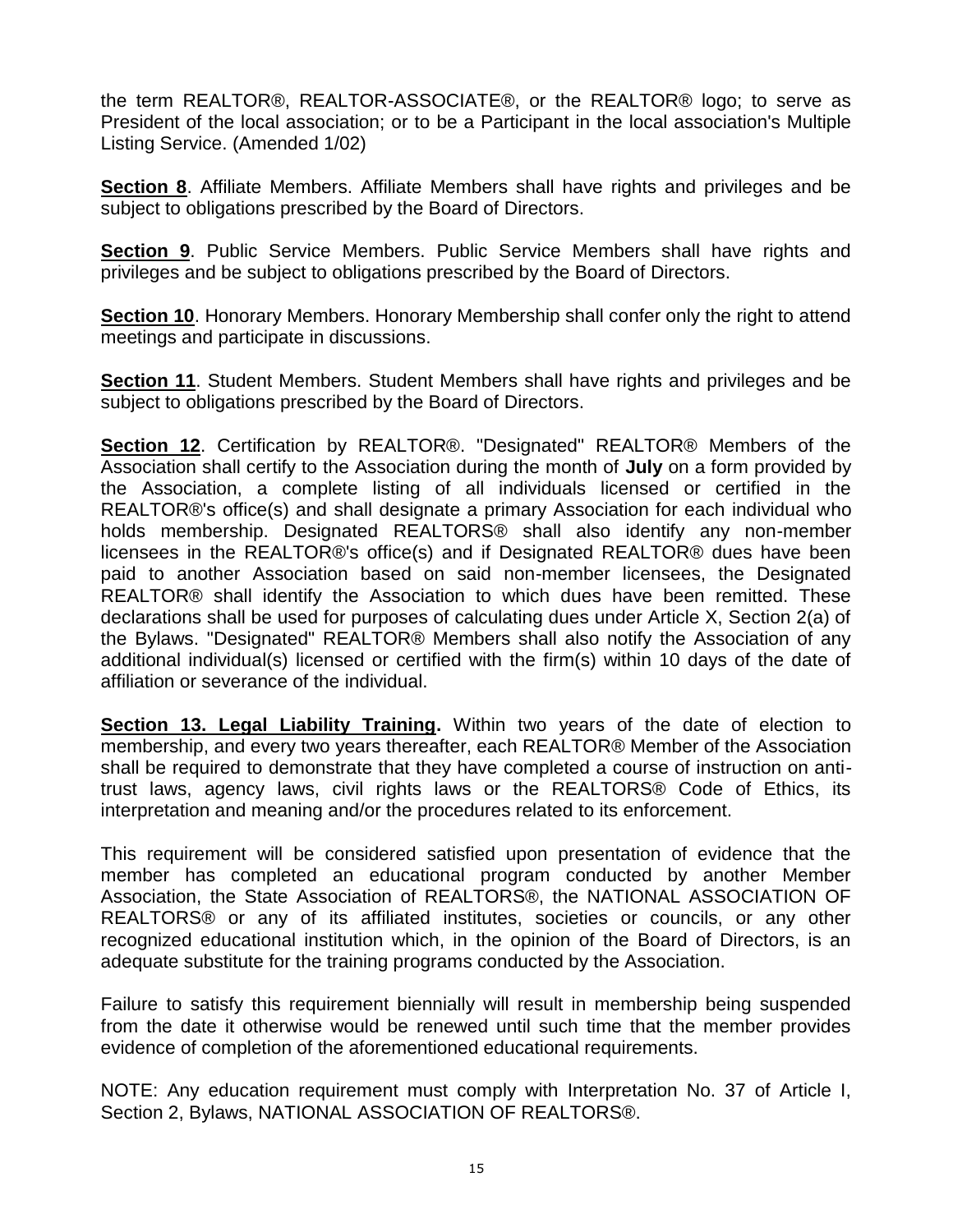**Section 14. Harassment.** Any member of the association may be reprimanded, placed on probation, suspended or expelled for harassment of an association or MLS employee or Association Executive Director or Director after an investigation in accordance with the procedures of the association. As used in this Section, harassment means any verbal or physical conduct including threatening or obscene language, unwelcome sexual advances, stalking, actions including strikes, shoves, kicks, or other similar physical contact, or threats to do the same, or any other conduct with the purpose or effect of unreasonably interfering with an individual's work performance by creating a hostile, intimidating or offensive work environment. The decision of the appropriate disciplinary action to be taken shall be made by the investigatory team comprised of the President, and President-elect and/or Vice President and one member of the Board of Directors selected by the highest ranking officer not named in the complaint, upon consultation with legal counsel for the association. Disciplinary action may include any sanction authorized in the association's Code of Ethics and Arbitration Manual. If the complaint names the President, President-Elect or Vice President, they may not participate in the proceedings and shall be replaced by the Immediate Past President or, alternatively, by another member of the Board of Directors selected by the highest ranking officer not named in the complaint.

## **Article VII - Professional Standards and Arbitration**

**Section 1.** The responsibility of the Association and of Association Members relating to the enforcement of the Code of Ethics, the disciplining of Members, and the arbitration of disputes, and the organization and procedures incident thereto, shall be governed by the Code of Ethics and Arbitration Manual of the NATIONAL ASSOCIATION OF REALTORS®, as amended from time to time, which is by this reference incorporated into these Bylaws, provided, however, that any provision deemed inconsistent with state law shall be deleted or amended to comply with state law.

**Section 2**. It shall be the duty and responsibility of every REALTOR® Member of this Association to abide by the Constitution and Bylaws and the Rules and Regulations of the Association, the Constitution and Bylaws of the State Association, the Constitution and Bylaws of the NATIONAL ASSOCIATION OF REALTORS®, and to abide by the Code of Ethics of the NATIONAL ASSOCIATION OF REALTORS®, including the duty to arbitrate controversies arising out of real estate transactions as specified by Article 17 of the Code of Ethics, and as further defined and in accordance with the procedures set forth in the Code of Ethics and Arbitration Manual of this Association as from time to time amended.

**Section 3.** The responsibility of the Association and Association members relating to the enforcement of the Code of Ethics, the disciplining of members, the arbitration of disputes, and the organization and procedures incident thereto, shall be consistent with the cooperative professional standards enforcement agreement entered into by the Association, which by this reference is made a part of these Bylaws.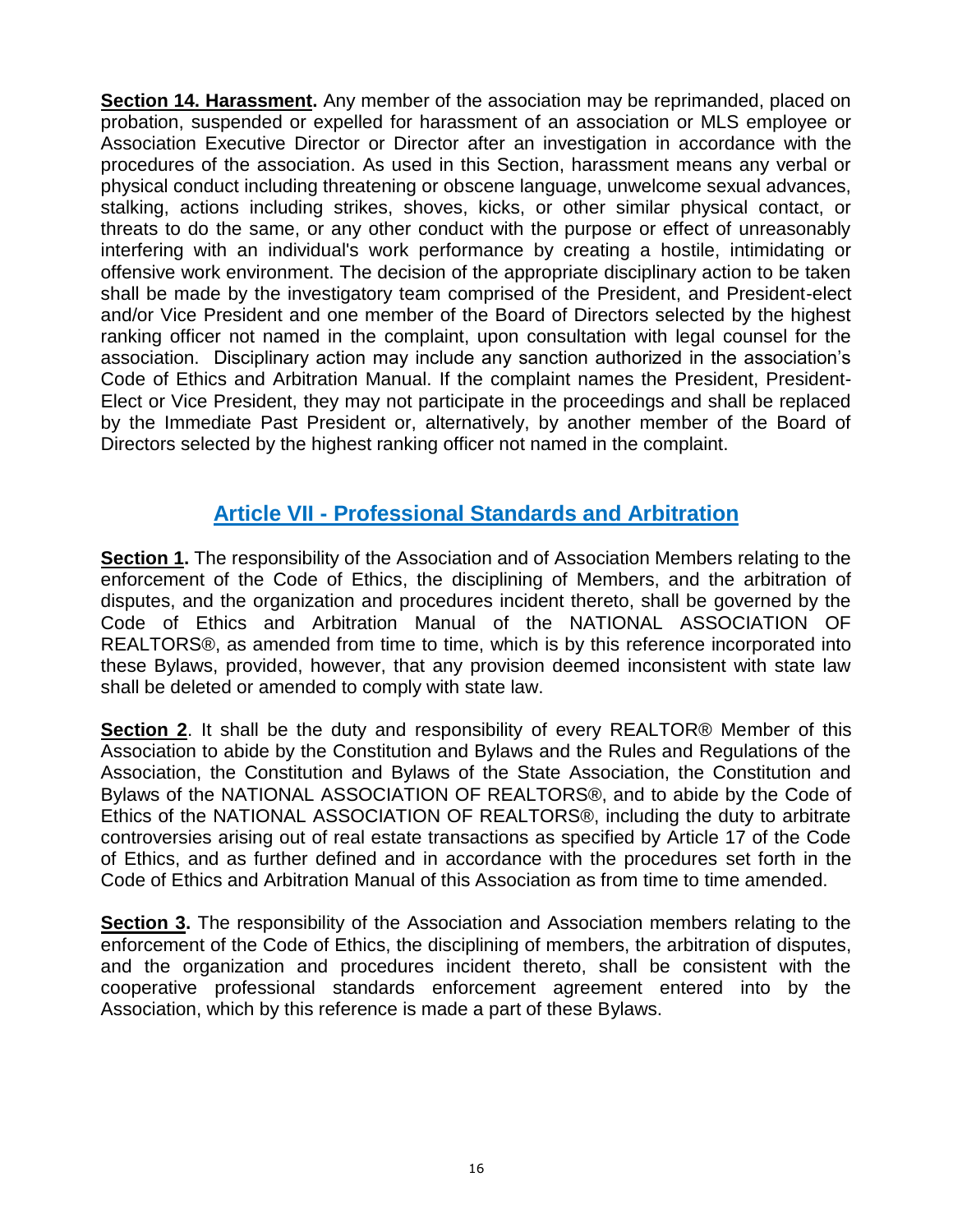## **Article VIII - Use of the Terms REALTOR® and REALTORS®**

**Section I.** Inclusion and retention of the Registered Collective Membership Mark REALTORS® in the name of the association shall be governed by the *Constitution and Bylaws of the NATIONAL ASSOCIATION OF REALTORS*® as from time to time amended.

Use of the terms REALTOR® and REALTORS® by members shall, at all times, be subject to the provisions of the Constitution and Bylaws of the NATIONAL ASSOCIATION OF REALTORS® and to the Rules and Regulations prescribed by its Board of Directors. The association shall have the authority to control, jointly and in full cooperation with the NATIONAL ASSOCIATION OF REALTORS®, use of the terms within its jurisdiction. Any misuse of the terms by members is a violation of a membership duty and may subject members to disciplinary action by the board of directors after a hearing as provided for in the association's Code of Ethics and Arbitration Manual (Amended 06/2006)

**Section 2**. REALTOR® Members of the Association shall have the privilege of using the terms REALTOR® and REALTORS® in connection with their places of business within the state or a state contiguous thereto so long as they remain REALTOR® Members in good standing. No other class of members shall have this privilege.

**Section 3**. A REALTOR® principal member may use the terms REALTOR® and REALTORS<sup>®</sup> only if all the principals of such firm, partnership, or corporation who are actively engaged in the real estate profession within the state or a state contiguous thereto are REALTOR® members or Institute Affiliate Members as described in Section 1(b) of Article IV.

(a) In the case of a REALTOR® principal member whose business activity is substantially all commercial, , the right to use the term REALTOR® or REALTORS® shall be limited to office locations in which a principal, partner, corporate officer, or branch office manager of the firm, partnership, or corporation holds REALTOR® membership. If a firm, partnership, or corporation operates additional places of business in which no principal holds REALTOR® membership, the term REALTOR® or REALTORS® may not be used in any reference to those additional places of business. (Amended 1/01)

**Section 4**. Institute Affiliate Members shall not use the terms REALTOR® or REALTORS®, nor the imprint of the emblem seal of the NATIONAL ASSOCIATION OF REALTORS®.

### **Article IX - State and National Memberships**

**Section l**. The Association shall be a Member of the NATIONAL ASSOCIATION OF REALTORS® and the **MINNESOTA** Association of REALTORS®. By reason of the association's Membership, each REALTOR® member of the Member Board shall be entitled to membership in the NATIONAL ASSOCIATION OF REALTORS® and the **MINNESOTA** Association of REALTORS® without further payment of dues (refer to option below). The Association shall continue as a Member of the State and National Associations, unless by a majority vote of all of its REALTOR® Members, decision is made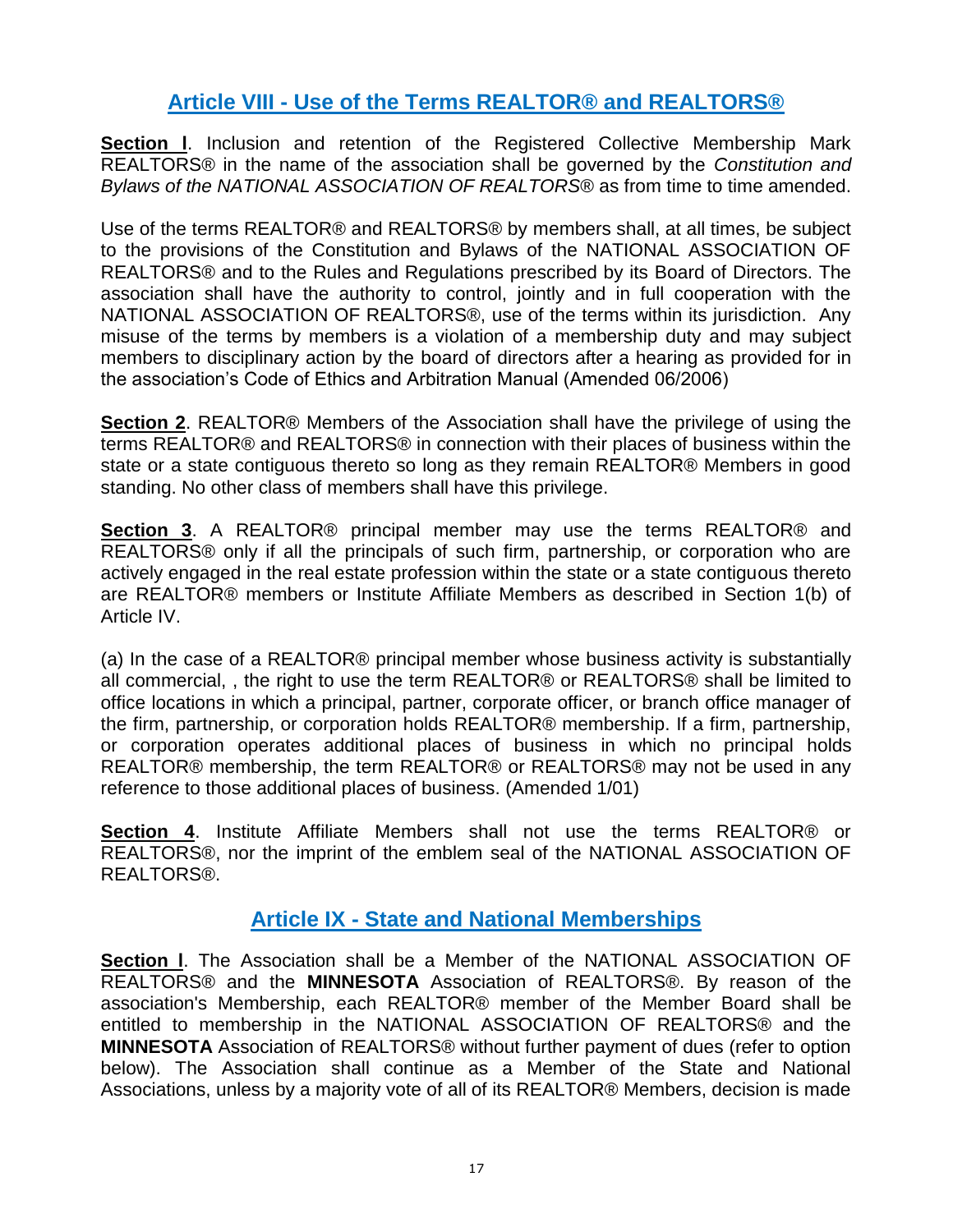to withdraw, in which case the State and National Associations shall be notified at least one month in advance of the date designated for the termination of such membership.

**Section 2**. The association recognizes the exclusive property rights of the NATIONAL ASSOCIATION OF REALTORS® in the terms REALTOR® and REALTORS®. The association shall discontinue use of the terms in any form in its name, upon ceasing to be a member of the National Association, or upon a determination by the board of directors of the National Association that it has violated the conditions imposed upon the terms.

**Section 3**. The association adopts the Code of Ethics of the NATIONAL ASSOCIATION OF REALTORS® and agrees to enforce the Code among its REALTOR® members. The association and all of its members agree to abide by the Constitution, Bylaws, Rules and Regulations, and policies of the National Association.

## **Article X - Dues and Assessments**

**Section l. Application Fee**. The board of directors may adopt an application fee for REALTOR® Membership in reasonable amount, not exceeding (3) three times the amount of the annual dues for REALTOR® membership, which shall be required to accompany each application for REALTOR® membership and which shall become the property of the association upon final approval of the application. (Amended 1/02)

**Section 2. Dues**. The annual dues of Members shall be as follows:

**Designated REALTOR® Members**: The annual dues of each Designated REALTOR® member shall be in such amount as established annually by the board of directors, plus an additional amount to be established annually by the board of directors times the number of real estate salespersons and licensed or certified appraisers who (l) are employed by or affiliated as independent contractors, or who are otherwise directly or indirectly licensed with such REALTOR® Member, and (2) are not REALTOR® Members of any Association in the state or a state contiguous thereto or Institute Affiliate members of the association. In calculating the dues payable to the association by a Designated REALTOR® Member, non-member licensees as defined in (1) and (2) of this paragraph shall not be included in the computation of dues if the Designated REALTOR® has paid dues based on said nonmember licensees in another Association in the state or a state contiguous thereto, provided the Designated REALTOR® notifies the association in writing of the identity of the association to which dues have been remitted. In the case of a Designated REALTOR® member in a firm, partnership, or corporation whose business activity is substantially all commercial, any assessments for non-member licensees shall be limited to licensees affiliated with the Designated REALTOR® (as defined in (1) and (2) of this paragraph) in the office where the designated REALTOR® holds membership, and any other offices of the firm located within the jurisdiction of this Association.

(1) A REALTOR® Member of a Member Board shall be held to be any Member who has a place or places of business within the state or a state contiguous thereto and who, as a principal is actively engaged in the real estate profession as defined in Article III, Section l, of the Constitution of the NATIONAL ASSOCIATION OF REALTORS®. An individual shall be deemed to be licensed with a REALTOR® if the license of the individual is held by the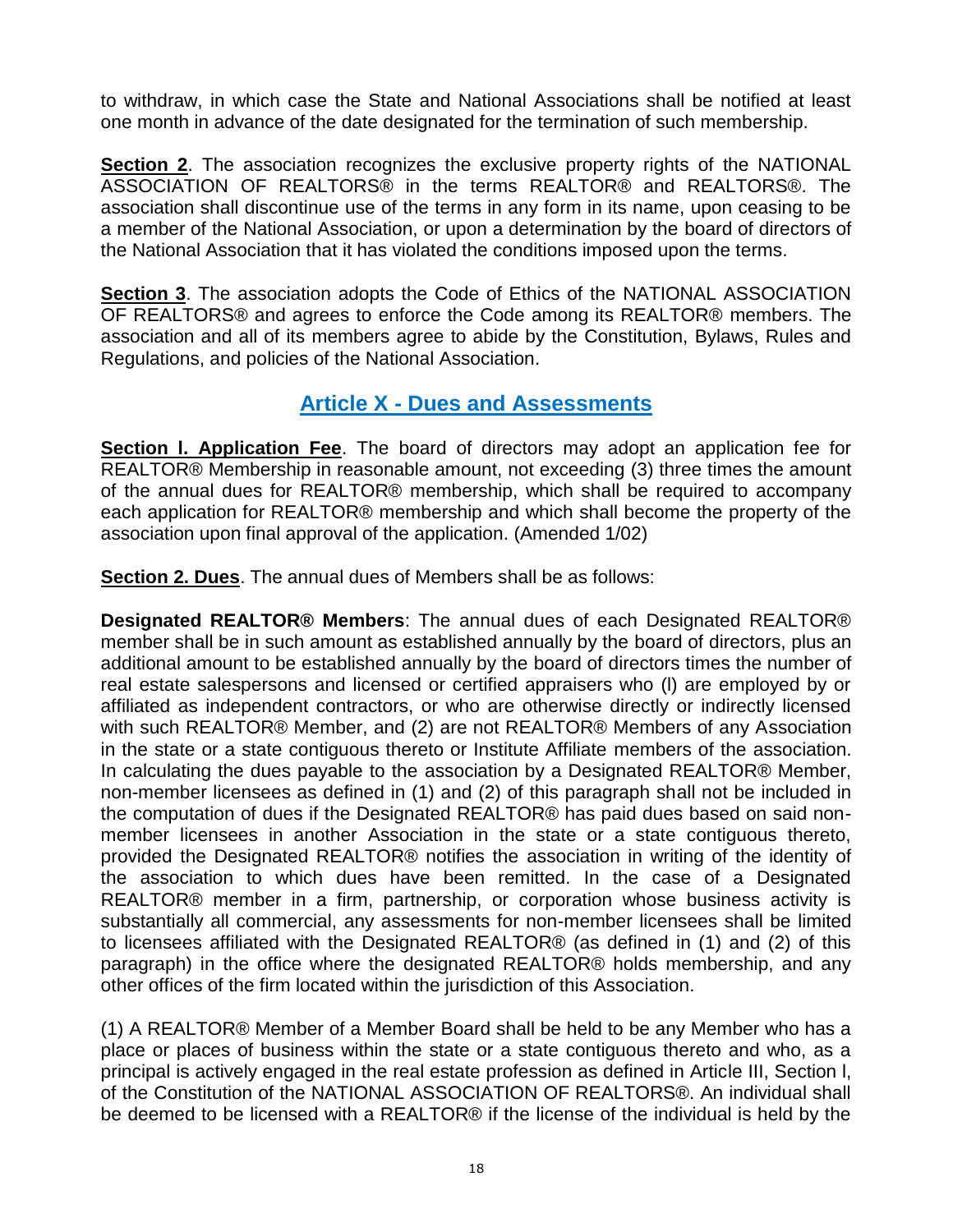REALTOR®, or by any broker who is licensed with the REALTOR®, or by any entity in which the REALTOR® has a direct or indirect ownership interest and which is engaged in other aspects of the real estate business provided that such licensee is not otherwise included in the computation of dues payable by the principal of the entity.

A REALTOR® with a direct or indirect ownership interest in an entity engaged exclusively in soliciting and/or referring clients and customers to the REALTOR® for consideration on a substantially exclusive basis shall annually file with the association on a form approved by the association a list of the licensees affiliated with that entity and shall certify that all of the licensees affiliated with the entity are solely engaged in referring clients and customers and are not engaged in listing, selling, leasing, renting, managing, counseling or appraising real property. The individuals disclosed on such form shall not be deemed to be licensed with the REALTOR® filing the form for purposes of this Section and shall not be included in calculating the annual dues of the Designated REALTOR®. Designated REALTORS ® shall notify the association within three (3) days of any change in status of licensees in a referral firm.

The exemption for any licensee included on the certification form shall automatically be revoked upon the individual being engaged in real estate licensed activities (listing, selling, leasing, renting, managing, counseling, or appraising real property) other than referrals, and dues for the current calendar year shall be payable.

Membership dues shall be prorated for any licensee included on a certification form submitted to the association who during the same calendar year applies for REALTOR® or REALTOR-ASSOCIATE® membership in the association. However, membership dues shall not be prorated if the licensee held REALTOR® or REALTOR-ASSOCIATE® membership during any preceding calendar year. (Amended 11/09)

**(b) REALTOR® Members Dues.** The dues of REALTOR® members, other than the designated REALTOR® shall be as established annually by the board of directors.

**(c) Institute Affiliate Members Dues**. The annual dues of each Institute Affiliate Member shall be as established in Article II of the Bylaws of the NATIONAL ASSOCIATION OF REALTORS®.

NOTE: The Institutes, Societies and Councils of the National Association shall be responsible for collecting and remitting dues to the National Association for Institute Affiliate Members (\$105.00). The National Association shall credit \$35.00 to the account of a local association for each Institute Affiliate Member whose office address is within the assigned territorial jurisdiction of that association, provided, however, if the office location is also within the territorial jurisdiction of a Commercial Overlay Association (COB), the \$35.00 amount will be credited to the COB, unless the Institute Affiliate Member directs that the dues be distributed to the other Association. The National Association shall also credit \$35.00 to the account of state associations for each Institute Affiliate Member whose office address is located within the territorial jurisdiction of the state association. Local and state associations may not establish any additional entrance, initiation fees or dues for Institute Affiliate Members, but may provide service packages to which Institute Affiliate Members may voluntarily subscribe. (Amended 11/2013)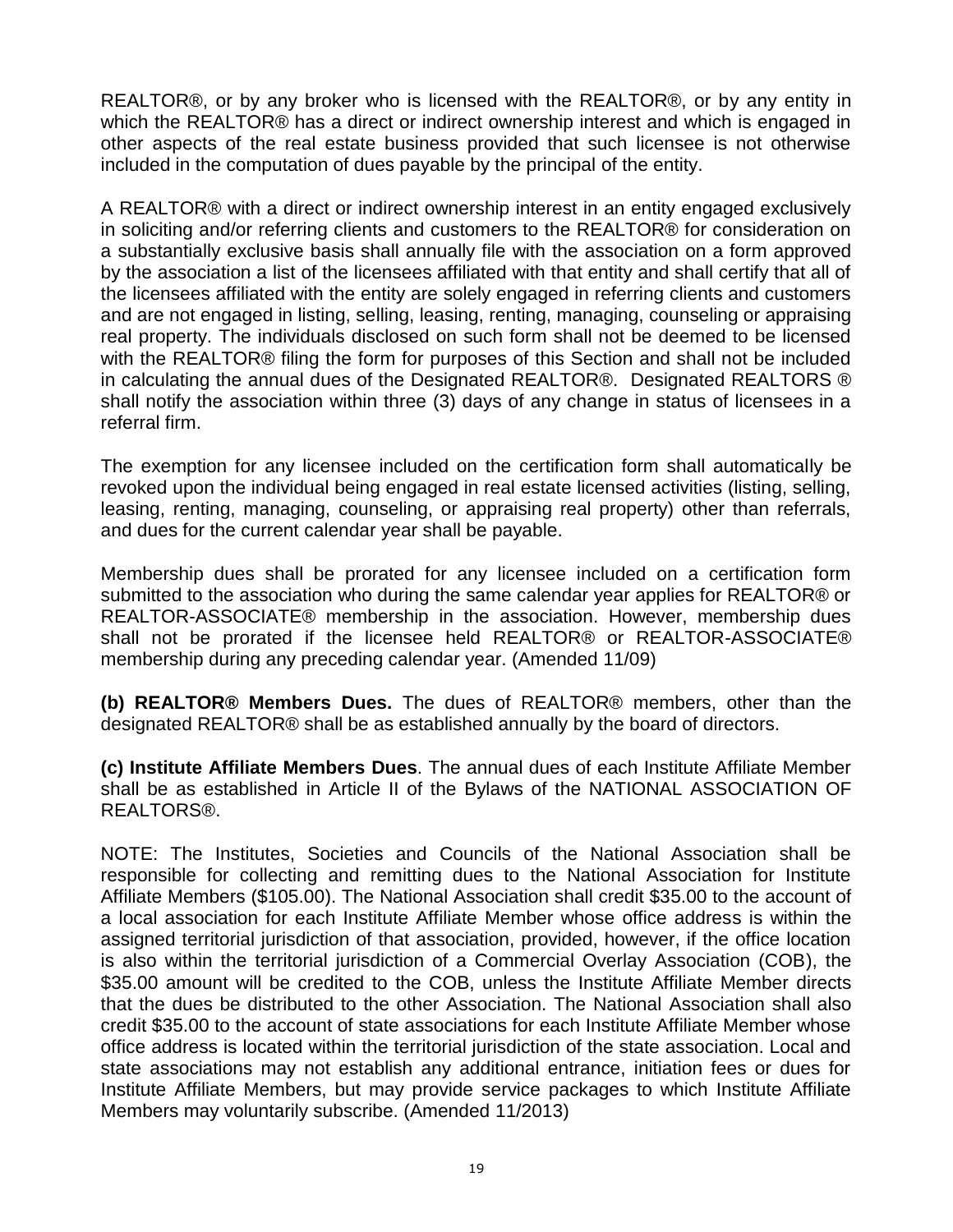**Section 3. Dues Payable**. Dues for all Members shall be payable annually in advance on the first day of JANUARY**.** Dues shall be computed from the first day of granting of provisional membership and shall be prorated for the remainder of the year. (adopted 9/18)

(a) In the event a sales licensee or licensed or certified appraiser who holds REALTOR® membership is dropped for nonpayment of Association dues, and the individual remains with the designated Realtor's firm, the dues obligation of the "designated" REALTOR® (as set forth in Article X, Section 2 (a)) will be increased to reflect the addition of a nonmember licensee. Dues shall be calculated from the first day of the current calendar year and are payable within 30 days of the notice of termination.

**Section 4. Nonpayment of Financial Obligations**. If dues, fees, fines, or other assessments including amounts owed to the Association or the Association's Multiple Listing Service are not paid within 1 month after the due date, the nonpaying Member is subject to suspension at the discretion of the Board of Directors. Two (2) months after the due date, membership of the nonpaying Member may be terminated at the discretion of the Board of Directors. Three (3) months after the due date, membership of the nonpaying Member shall automatically terminate unless within that time the amount due is paid. However, no action shall be taken to suspend or expel a Member for nonpayment of disputed amounts until the Board of Directors has confirmed the accuracy of the amount owed. A former Member who has had his membership terminated for nonpayment of dues, fees, fines, or other assessments duly levied in accordance with the provisions of these Bylaws or the provisions of other Rules and Regulations of the Association or any of its services, departments, divisions or subsidiaries may apply for reinstatement in a manner prescribed for new applicants for membership, after making payment in full of all accounts due as of the date of termination.

**Section 5. Deposit**. All monies received by the Association for any purpose shall be deposited to the credit of the Association in a financial institution or institutions selected by resolution of the Board of Directors.

**Section 6. Expenditures**. The Board of Directors shall administer the day-to-day finances of the Association and capital expenditures up to \$5000. Any capital expenditures in excess of **\$5,000.00** requires a majority vote of **51%** of the members present at a duly called meeting of the members. (adopted 9/18)

**Section 7. Notice of Dues, Fees, Fines, Assessments, and Other Financial Obligations of Members**. All dues, fees, fines, assessments, or other financial obligations to the Association or Association Multiple Listing Service shall be noticed to the delinquent Association Member in writing setting forth the amount owed and due date.

**Section 8**. The dues of REALTOR® members who are REALTOR® Emeriti (as recognized by the National Association), past presidents and past treasurers of the National Association or recipients of the Distinguished Service Award shall be as determined by the Board of Directors. (Amended 11/2013)

NOTE: A Member Association's dues obligation to the National Association is reduced by an amount equal to the amount which the Association is assessed for a REALTOR®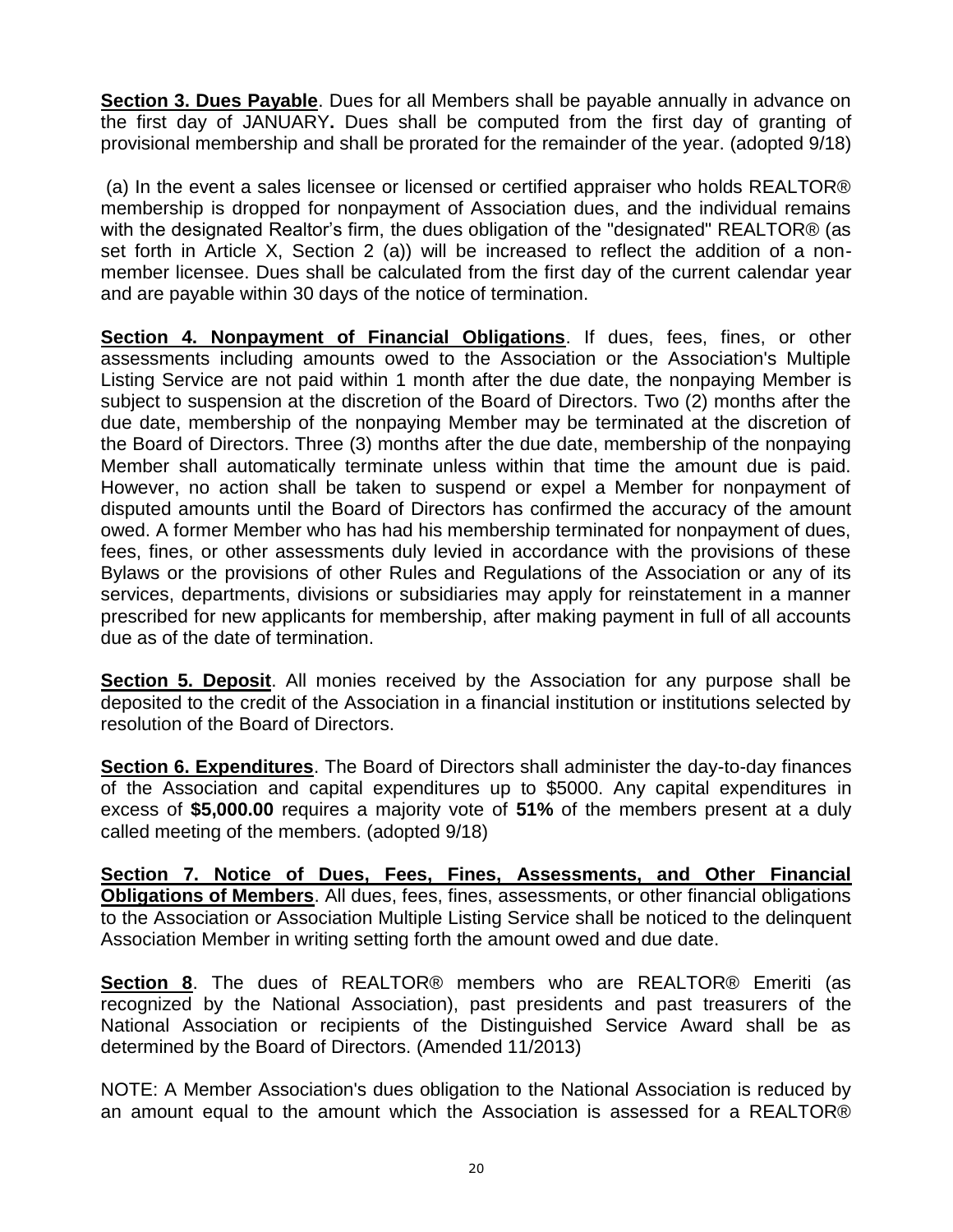Member, times the number of REALTOR® Emeriti (as recognized by the National Association), past presidents and past treasurers of the National Association, and recipients of the Distinguished Service Award of the National Association who are REALTOR® Members of the Association. The dues obligation of such individuals to the local Association should be reduced to reflect the reduction in the Association's dues obligation to the National Association. The Association may, at its option, choose to have no dues requirement for such individuals except as may be required to meet the Association's obligation to the State Association with respect to such individuals. Member Associations should determine whether the dues payable by the Association to the State Association are reduced with respect to such individuals. It should be noted that this does not affect a "designated" REALTOR®'s dues obligation to the Association with respect to those licensees employed by or affiliated with the "designated" REALTOR® who are not members of the local association. (Amended 11/2013)

## **Article XI - Officers and Directors**

**Section l. Officers**. The elected officers of the Association shall be: a President, a Vice President, a Secretary, and a Treasurer. The Secretary and Treasurer may be the same person. They shall be elected for terms of one year. The President will serve as past president for one year following term of service. The Vice President shall be considered the President-Elect.

**Section 2. Duties of Officers**. The duties of the officers shall be such as their titles, by general usage, would indicate and such as may be assigned to them by the Board of Directors. It shall be the particular duty of the Association Executive Director to keep the records of the Association and to carry on all necessary correspondence with the NATIONAL ASSOCIATION OF REALTORS® and the Minnesota Association of REALTORS®.

**Section 3. Board of Directors**. The governing body of the Association shall be a Board of Directors consisting of the elected officers and five (5) REALTOR® Members of the Association. Directors shall be elected to serve for terms of three years. As many Directors shall be elected each year as are required to fill vacancies.

(a). Director and Officer Qualification: Candidates for position of Director or Officers of Lakes Country Association must be a REALTOR® member of LCAR in good standing for a minimum of 2 years prior to the Annual Election. Membership will be verified by the records on the NRDS system. The President-elect also shall have served a minimum of one year on the LCAR Executive Board. When possible, the State Director position will be appointed by the board and held by a current board member, however, this position can also be held by a member outside the board as well provided they are a member in good standing and have been a member for minimum of 2 years. The position is voluntary and not eligible for a vote on the LCAR board. (10/19 Amended)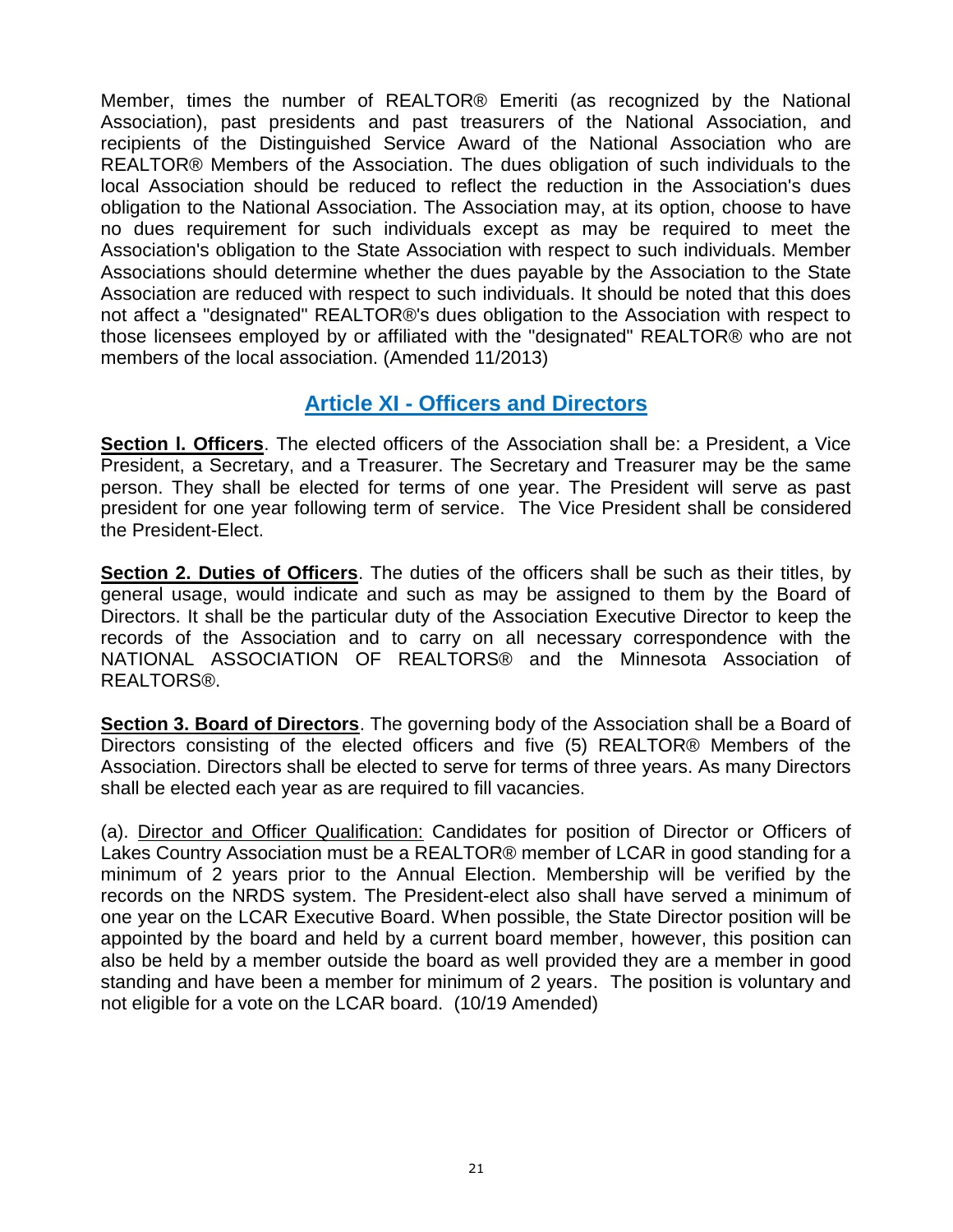#### **Section 4. Election of Officers and Directors**.

(a) At least two (2) months before the annual election, a Nominating Committee of **three (3)** REALTOR® Members shall be appointed by the President with the approval of the Board of Directors. The Nominating Committee shall select at least one candidate for each office and one candidate for each place to be filled on the Board of Directors. The report of the Nominating Committee shall be mailed or sent electronically to each Member eligible to vote at least three (3) weeks preceding the election. Additional candidates for the offices to be filled may be placed in nomination by petition signed by at least **10%** of the REALTOR® Members eligible to vote. The petition shall be filed with the Secretary at least two (2) weeks before the election. The Secretary shall send notice of such additional nominations to all Members eligible to vote before the election.

(b) The election of Officers and Directors shall take place at the annual meeting. Election shall be by ballot and all votes shall be cast in person. The ballot shall contain the names of all candidates and the offices for which they are nominated.

(c) The President, with the approval of the Board of Directors, shall appoint an Election Committee of **three (3)** REALTOR® Members to conduct the election. In case of a tie vote, lot shall determine the issue.

**Section 5. Vacancies**. Vacancies among the Officers and the Board of Directors shall be filled by a simple majority vote of the Board of Directors until the next annual election.

**Section 6. Removal of Officers and Directors**. In the event that an Officer or Director is deemed to be incapable of fulfilling the duties for which elected, but will not resign from office voluntarily, the Officer or Director may be removed from office under the following procedure:

(a) A petition requiring the removal of an Officer or Director and signed by not less than one-third of the voting membership or a majority of all Directors shall be filed with the President, or if the President is the subject of the petition, with the next-ranking officer, and shall specifically set forth the reasons the individual is deemed to be disqualified from further service.

(b) Upon receipt of the petition, and not less than twenty (20) days or more than forty-five (45) days thereafter, a special meeting of the voting membership of the Association shall be held, and the sole business of the meeting shall be to consider the charge against the Officer or Director, and to render a decision on such petition.

(c) The special meeting shall be noticed to all voting Members at least ten (l0) days prior to the meeting, and shall be conducted by the President of the Association unless the President's continued service in office is being considered at the meeting. In such case, the next-ranking officer will conduct the meeting of the hearing by the Members. Provided a quorum is present, a three-fourths vote of Members present and voting shall be required for removal from office.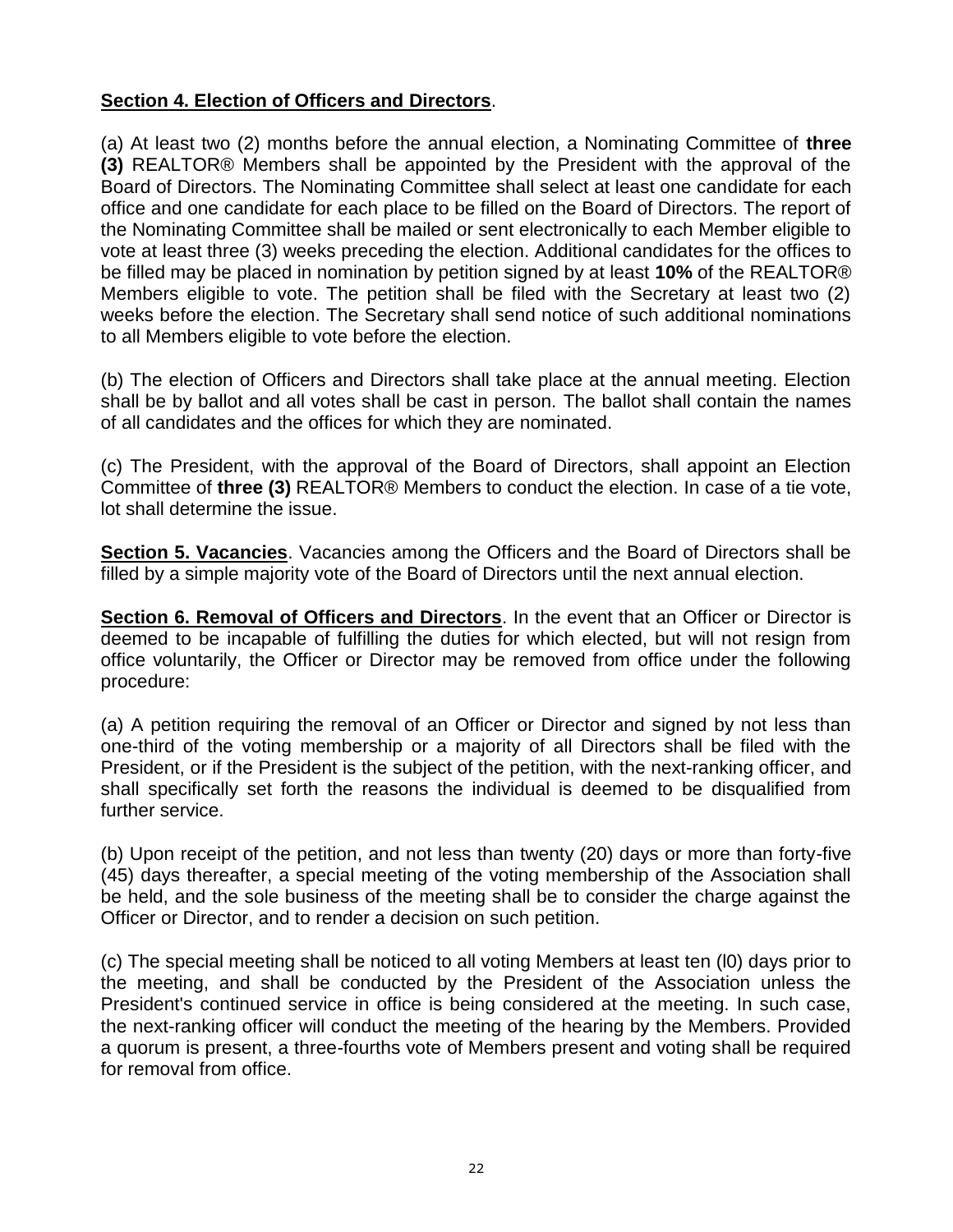**Section 7. Indemnification**. Any past or present Director, Officer, employee or other individual serving in an "official capacity" (as that term is defined in Minnesota Statutes, section 317A.521, subdivision 1) of the Association (or heirs or legal representatives of any such individuals) made, or threatened to be made, a party to any action, suit or proceeding, whether civil, administrative or investigative, by reason of the fact that he or she is or was a Director, Officer, employee or other individual serving in such "official capacity" shall be indemnified by the Association, and the Association shall advance his or her expenses in the manner and to the full extent as provided by the law of the State of Minnesota. (adopted 10/08)

## **Article XII- Meetings**

**Section I. Annual Meetings**. The annual meeting of the Association shall be held during the last quarter of the year and will be specified by the Board of Directors. (adopted 9/18)

**Section 2. Meetings of Directors**. The Board of Directors shall designate a regular time and place of meetings. Absence from three (3) regular meetings without an excuse deemed valid by the board of directors shall be construed as resignation. A quorum for the transaction of business shall be a majority of the board of directors, except as may otherwise be required by state law. (Amended 05/2013).

**Section 3. Other Meetings**. Meetings of the Members may be held at other times as the President or the Board of Directors may determine, or upon the written request of at least **10%** of the Members eligible to vote.

**Section 4. Notice of Meetings**. Written notice shall be given to every Member entitled to participate in the meeting at least one (l) week preceding all meetings. If a special meeting is called, a statement of the purpose of the meeting shall accompany it.

**Section 5. Quorum**. A quorum for the transaction of business at general and/or special meetings of the membership shall consist of 25% of the members eligible to vote except as may otherwise be required by state law. (Amended 05/2013)

**Section 6. Electronic Transaction of Business.** To the fullest extent permitted by law, the Board of Directors or membership may conduct business by electronic means.

## **Article XIII - Committees**

**Section I. Standing Committees**. The President shall appoint from among the REALTOR® Members, subject to confirmation by the Board of Directors, the following standing committees:

MLS Committee Finance Committee\* Nominating Committee

*\*The Finance Committee also serves as the Audit Committee*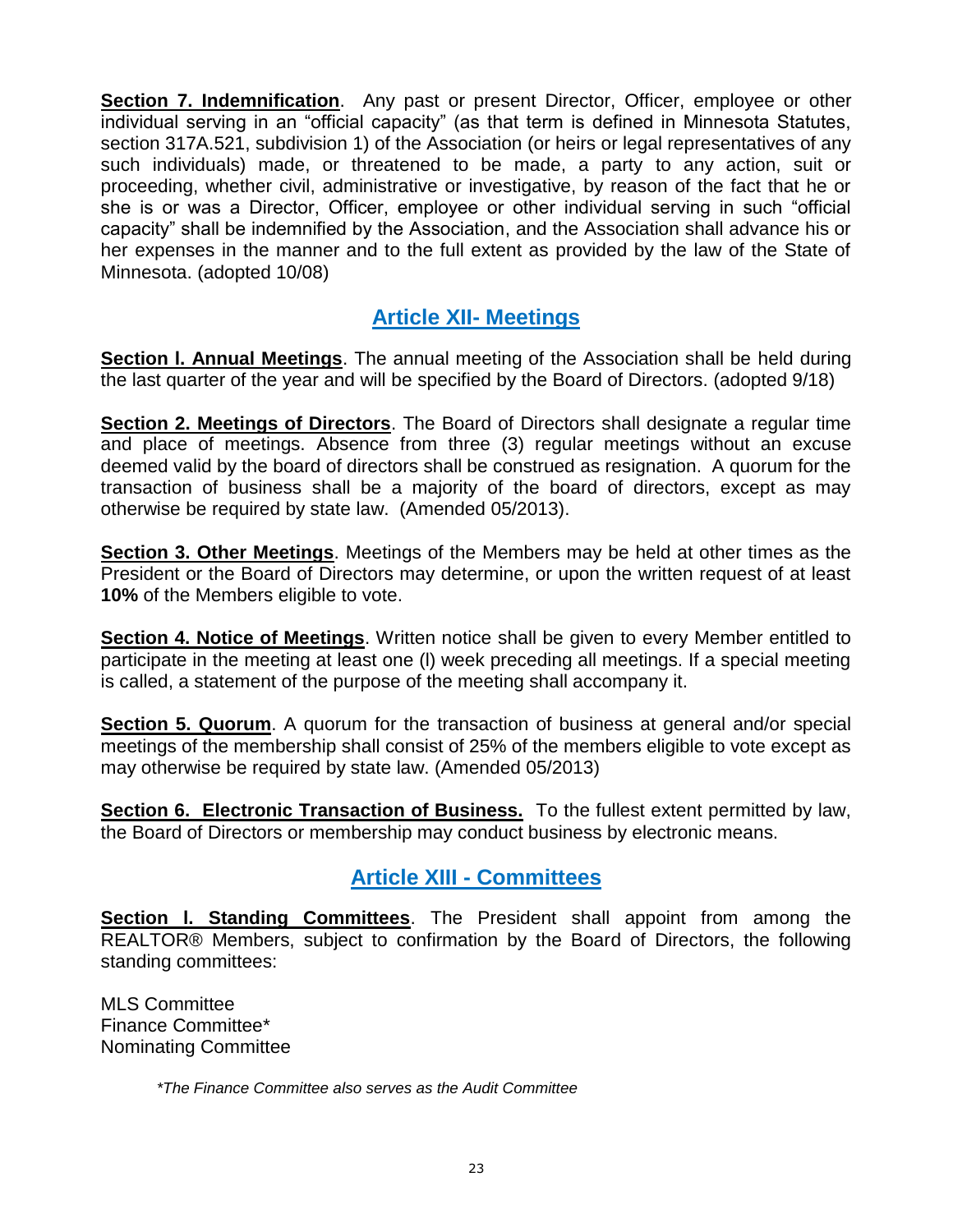Appointments to the Professional Standards Committee and Grievance Committee shall be consistent with the cooperative professional standards enforcement agreement of the Minnesota Association of REALTORS®

**Section 2. Special Committees**. The President shall appoint, subject to confirmation by the Board of Directors, special committees as deemed necessary.

**Section 3. Organization**. All committees shall be of such size and shall have duties, functions, and powers as assigned by the President or the Board of Directors except as otherwise provided in these Bylaws.

**Section 4. President**. The President shall be an ex-officio member of all standing committees and shall be notified of their meetings.

## **Article XIV - Fiscal and Elective Year**

**Section l**. The calendar and elective year of the Association shall be **January 1st to December 31st .** (adopted 9/18)

## **Article XV - Rules of Order**

**Section I.** Robert's Rules of Order, latest edition, shall be recognized as the authority governing the meetings of the Association, its Board of Directors, and committees, in all instances wherein its provisions do not conflict with these Bylaws.

## **Article XVI - Amendments**

**Section 1**. These Bylaws may be amended by the majority vote of the Members present and qualified to vote at any meeting at which a quorum is present, provided the substance of such proposed amendment or amendments shall be plainly stated in the call for the meeting, except that the Board of Directors may, at any regular or special meeting of the Board of Directors at which a quorum is present, approve amendments to the Bylaws which are mandated by NAR policy.

**Section 2**. Notice of all meetings at which amendments are to be considered shall be mailed to every member eligible to vote at least one (l) week prior to the meeting.

**Section 3**. Amendments to these Bylaws affecting the admission or qualification of REALTOR® and Institute Affiliate Members, the use of the terms REALTOR® and REALTORS®, or any alteration in the territorial jurisdiction of the Association shall become effective upon their approval as authorized by the Board of Directors of the NATIONAL ASSOCIATION OF REALTORS®.

## **Article XVII - Dissolution**

**Section I.** Upon the dissolution or winding up of affairs of this Association, the Board of Directors, after providing for the payment of all obligations, shall distribute any remaining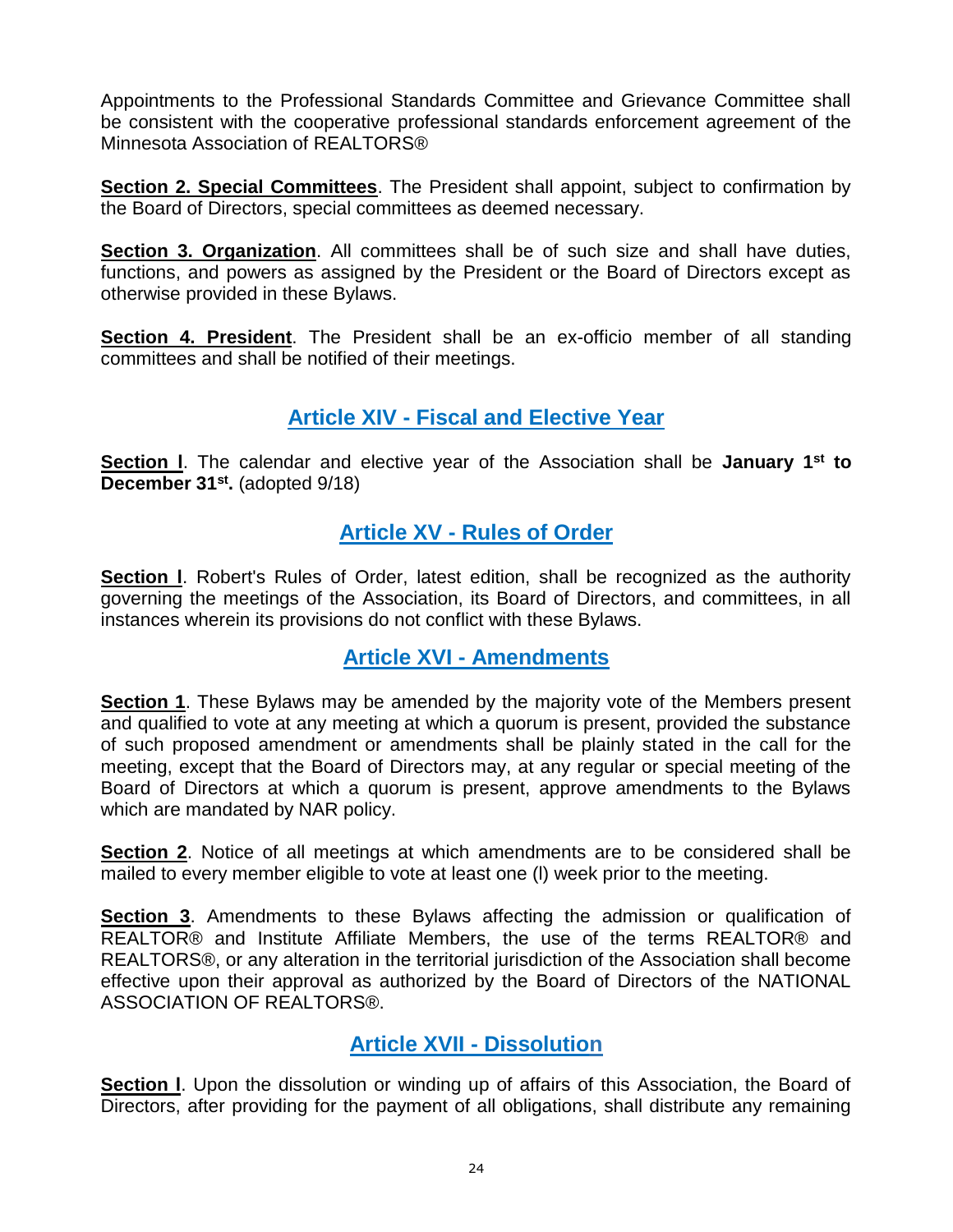assets to the **MINNESOTA** Association of REALTORS® or, within its discretion, to any other non-profit tax exempt organization.

## **Article XVIII - Multiple Listing**

#### **1: Multiple Listing Service Operated as a Committee of the Association**

**Section l. Authority**. The Association of REALTORS® shall maintain for the use of its Members a Multiple Listing Service which shall be subject to the Bylaws of the Association of REALTORS® and such rules and regulations as may be hereinafter adopted.

**Section 2. Purpose**. A Multiple Listing Service is a means by which authorized Participants make blanket unilateral offers of compensation to other Participants (acting as subagents, buyer agents, or in other agency or non-agency capacities defined by law); by which cooperation among participants is enhanced; by which information is accumulated and disseminated to enable authorized Participants to prepare appraisals, analyses, and other valuations of real property for bona fide clients and customers; by which Participants engaging in real estate appraisal contribute to common data bases; and is a facility for the orderly correlation and dissemination of listing information so participants may better serve their clients and the public. Entitlement to compensation is determined by the cooperating broker's performance as a procuring cause of the sale (or lease). (Amended 11/04)

**Section 3. Participation**. Any REALTOR® Member of this or any other Association who is a principal, partner, or corporate officer, or branch manager acting on behalf of the principal, without further qualification, except as otherwise stipulated in these bylaws, shall be eligible to participate in Multiple Listing upon agreeing in writing to conform to the rules and regulations thereof and to pay the costs incidental thereto. However, under no circumstances is any individual or firm, regardless of membership status, entitled to Multiple Listing Service "membership" or "participation" unless they hold a current, valid real estate broker's license and offer or accept compensation to and from other Participants or are licensed or certified by an appropriate state regulatory agency to engage in the appraisal of real property. \* Use of information developed by or published by an Association Multiple Listing Service is strictly limited to the activities authorized under a Participant's licensure(s) or certification and unauthorized uses are prohibited. Further, none of the foregoing is intended to convey "participation" or "membership" or any right of access to information developed by or published by an Association Multiple Listing Service where access to such information is prohibited by law. (Amended 11/08)

Note: Mere possession or a broker's license is not sufficient to qualify for MLS participation. Rather, the requirement that an individual or firm 'offers or accepts cooperation and compensation' means that the Participant actively endeavors during the operation of its real estate business to list real property of the type listed on the MLS and/or to accept offers of cooperation and compensation made by listing brokers or agents in the MLS. "Actively" means on a continual and on-going basis during the operation of the Participant's real estate business. The "actively" requirement is not intended to preclude MLS participation by a Participant or potential Participant that operates a real estate business on a part time, seasonal, or similarly time-limited basis or that has its business interrupted by periods of relative inactivity occasioned by market conditions. Similarly, the requirement is not intended to deny MLS participation to a Participant or potential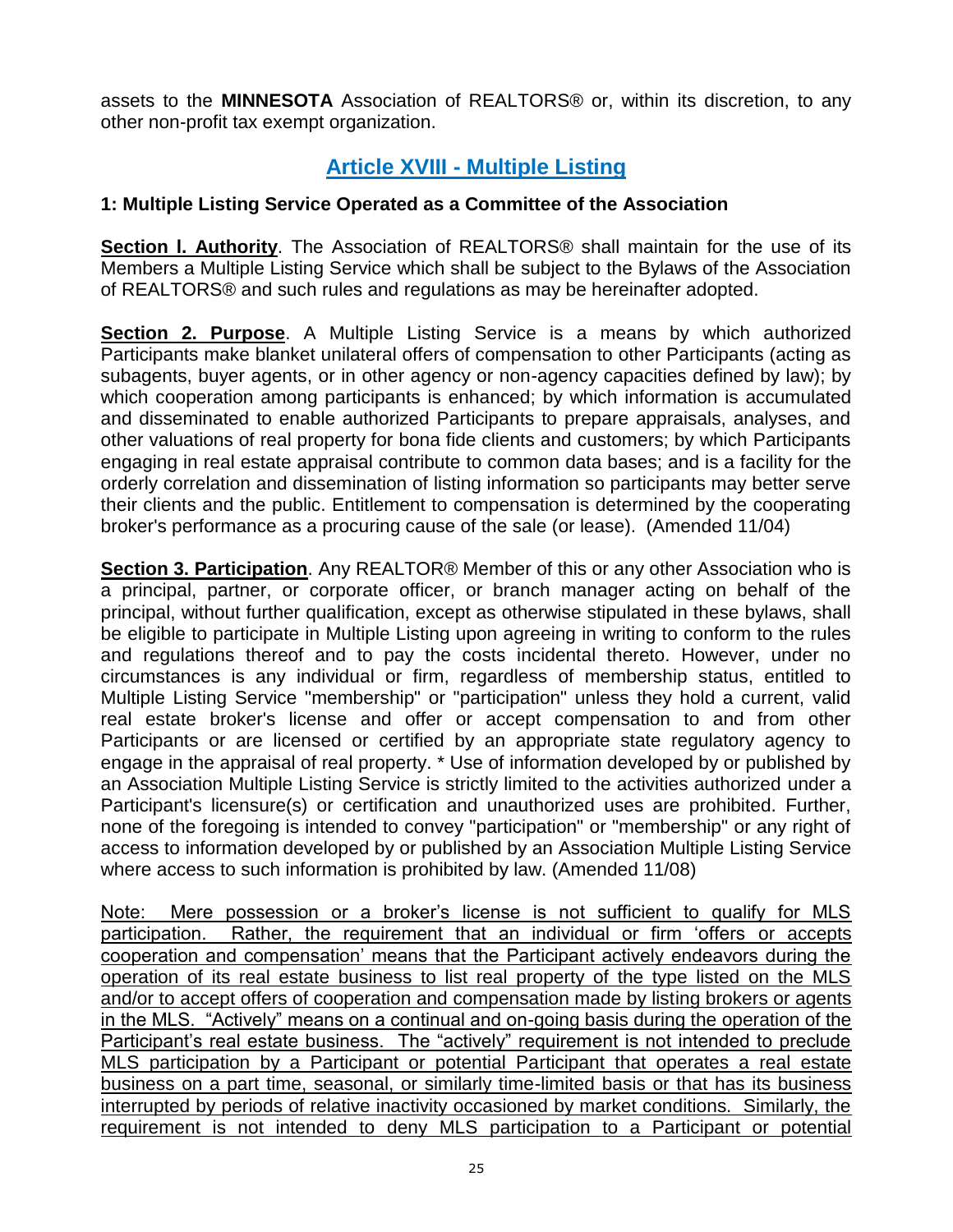Participant who has not achieved a minimum number of transactions despite good faith efforts. Nor is it intended to permit an MLS to deny participation based on the level of service provided by the Participant or potential Participant as long as the level of service satisfies state law.

The key is that the Participant or potential Participant actively endeavors to make or accept offers of cooperation and compensation with respect to properties of the type that are listed on the MLS in which participation is sought. This requirement does not permit an MLS to deny participation to a Participant or potential Participant that operates a Virtual Office Website ("VOW") (including a VOW that the Participant uses to refer customers to other Participants) if the Participant or potential Participant actively endeavors to make or accept offers of cooperation and compensation. An MLS may evaluate whether a Participant or potential Participant "actively endeavors during the operation of its real estate business" to "offer or accept cooperation and compensation" only if the MLS has a reasonable basis to believe that the Participant or potential Participant is in fact not doing so. The membership requirement shall be applied on a nondiscriminatory manner to all Participants and potential participants. (Adopted 11/08)

Any information provided by the Multiple Listing Service to the participants shall be considered official information of the Service. Such information shall be considered confidential and exclusively for the use of participants and real estate licensees affiliated with such participants and those participants who are licensed or certified by an appropriate state regulatory agency to engage in the appraisal of real property and licensed or certified appraisers affiliated with such participants who are paid subscribers of the Multiple Listing Service.

**\***Generally, Associations of REALTORS®, when there is more than one principal in a real estate firm, define the chief principal officer of the firm as the MLS "Participant". If each principal is defined as a "Participant," then each shall have a separate vote on MLS matters. Brokers or salespersons other than principals are not considered "Participants" in the Service, but have access to and use of the Service through the principal(s) with whom they are affiliated.

**Section 4. Supervision**. The activity shall be operated under the supervision of the Multiple Listing Committee, in accordance with the rules and regulations, subject to approval of the Board of Directors of the Association of REALTORS®.

**Section 5. The MLS Committee**. The Multiple Listing Committee shall consist **of one (1) Participating Broker or a Principal from each member firm.** All members of the Committee shall be Participants in Multiple Listing except, at the option of the local Association, REALTORS® affiliated with Participants may be appointed to serve in such numbers as determined by the local Association. The Committee shall select its Chairperson from among the members thereof. (The Association President may designate the MLS Chairperson.)

**Section 6. Vacancies**. Vacancies shall be filled as in the case of original committee members.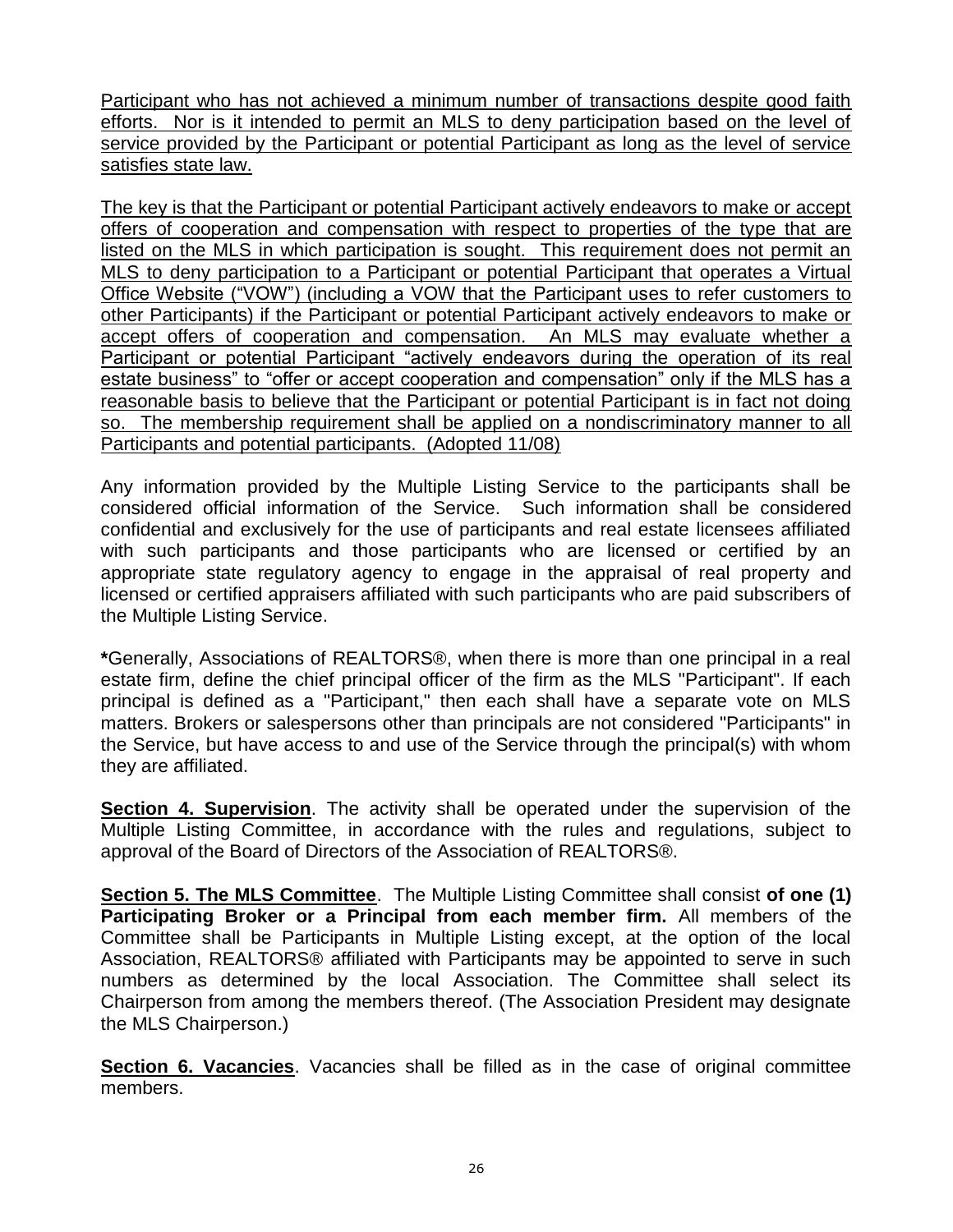**Section 7. Attendance**. Any Committee member who fails to attend three (3) consecutive regular or special meetings of the Committee, without excuse acceptable to the Chairperson of the Committee, shall be deemed to have resigned from the Committee and the vacancy shall be filled as herein provided for original committee.

**Section 8. Access to Comparable and Statistical Information**. Association Members who are actively engaged in real estate brokerage, management, appraising, land development, or building, but who do not participate in the MLS, are nonetheless entitled to receive, by purchase or lease, all information other than current listing information that is generated wholly or in part by the MLS including "comparable" information, "sold" information, and statistical reports. This information is provided for the exclusive use of Association Members and individuals affiliated with Association Members who are also engaged in the real estate business and may not be transmitted, retransmitted, or provided in any manner to any unauthorized individual, office, or firm except as otherwise specified in the MLS rules and regulations. Association members who receive such information, either as a Association service or through the Association's MLS, are subject to the applicable provisions of the MLS rules and regulations whether they participate in the MLS or not. (Amended 1/05)

Use of information from MLS compilation of current listing information, from the association's statistical report, or from any sold or comparable report of the association or MLS for public mass-media advertising by an MLS participant or in other public representations, may not be prohibited.

However, any print or non-print forms of advertising or other forms of public representations based in whole or in part on information supplied by the association or its MLS must clearly demonstrate the period of time over which such claims are based and must include the following, or substantially similar, notice:

*Based on information from the association of REALTORS® for the period (date) through (date).*

**Section 9. Subscribers**. Subscribers (or users) of the MLS include non-principal brokers, sales associates, and licensed and certified appraisers affiliated with Participants.

#### **Membership Policy Statements Approved by the Board of Directors NATIONAL ASSOCIATION OF REALTORS®**

(The following policy statements are informational, and not part of the Bylaws.)

#### **Statements of Membership Policy Related to Implementation of Association of Choice:**

That, effective upon approval by the Board of Directors, the following statements of membership policy and amendments to the Model Association Bylaws to implement the Association of choice proposal be adopted.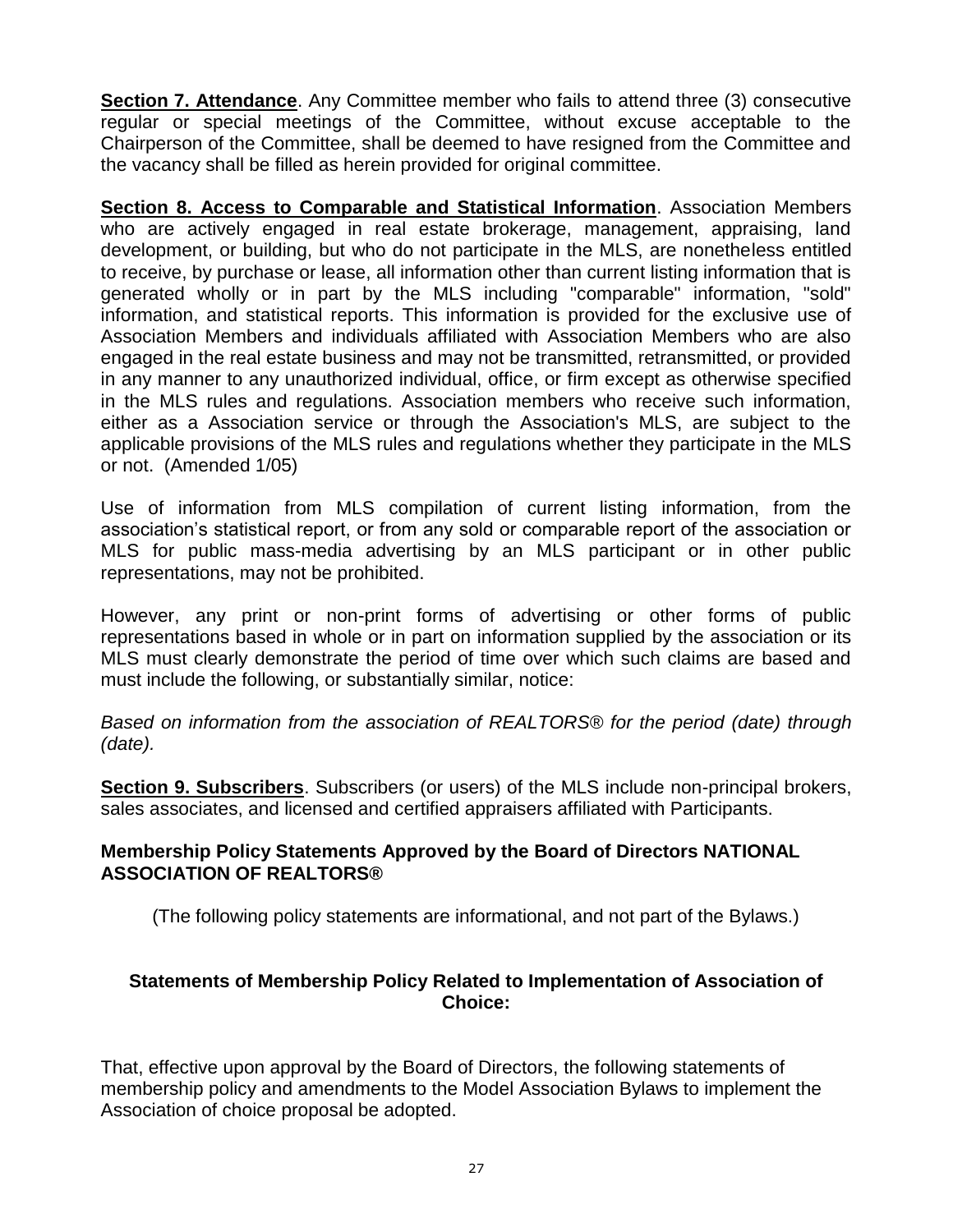The primary Association of affiliation elected by a REALTOR® must be in the state where the REALTOR® is licensed and maintains his/her principal place of business. Licensees affiliated with a REALTOR® firm may choose as their "primary" Association any Association in the state where the firm maintains a "Designated" REALTOR®.

Membership shall be available in a secondary Association on terms and conditions no more stringent than the requirements established in the Association's Bylaws for REALTOR® and (REALTOR-ASSOCIATE® where applicable) membership. The privileges of membership shall be the same including the right to vote and hold office. Membership will be granted to individuals who hold REALTOR® or REALTOR-ASSOCIATE® membership in their primary Association without any requirement that the Designated REALTOR® they are licensed or affiliated with hold membership in the secondary Association. However, MLS services will only be available if the Designated REALTOR® participates in the MLS. Association dues shall not include a national allocation since NAR dues have been paid through the member's primary Association. A state allocation may only be included if the member's primary Association is located in a different state.

REALTORS® shall be entitled to purchase services from Associations other than their primary Association without the necessity of holding membership in those Associations. The individual Associations will determine Service fees. However, the Association may require that a REALTOR® (principal) be licensed in the state as a condition of MLS participation. (Adopted 2/94; amended 11/96)

#### **Concerning Association of Choice Across State Lines:**

That the membership choices currently provided under Association of Choice be expanded across state lines as follows:

Members may join a primary Association across contiguous state lines. State association membership would be in the state where primary Association membership is held. To become effective July 1, 1996, with optional local Association adoption sooner. (Adopted 11/95)

#### **Portability of Membership Records (Files):**

In order to facilitate timely processing of applications for membership and to assist associations in determining an applicant's qualification for REALTOR® or REALTOR-ASSOCIATE® membership, associations shall, based on a request from another association, share information about current or former members. Minimum "core" member information shall include:

- 1. Previous applications for membership
- 2. All final findings of Code of Ethics violations and violations of other membership duties within the past three (3) years (when available)
- 3. Pending complaints alleging violations of the Code of Ethics or alleging violations of other membership duties
- 4. Incomplete or (pending) disciplinary measures
- 5. Pending arbitration requests (or hearings)